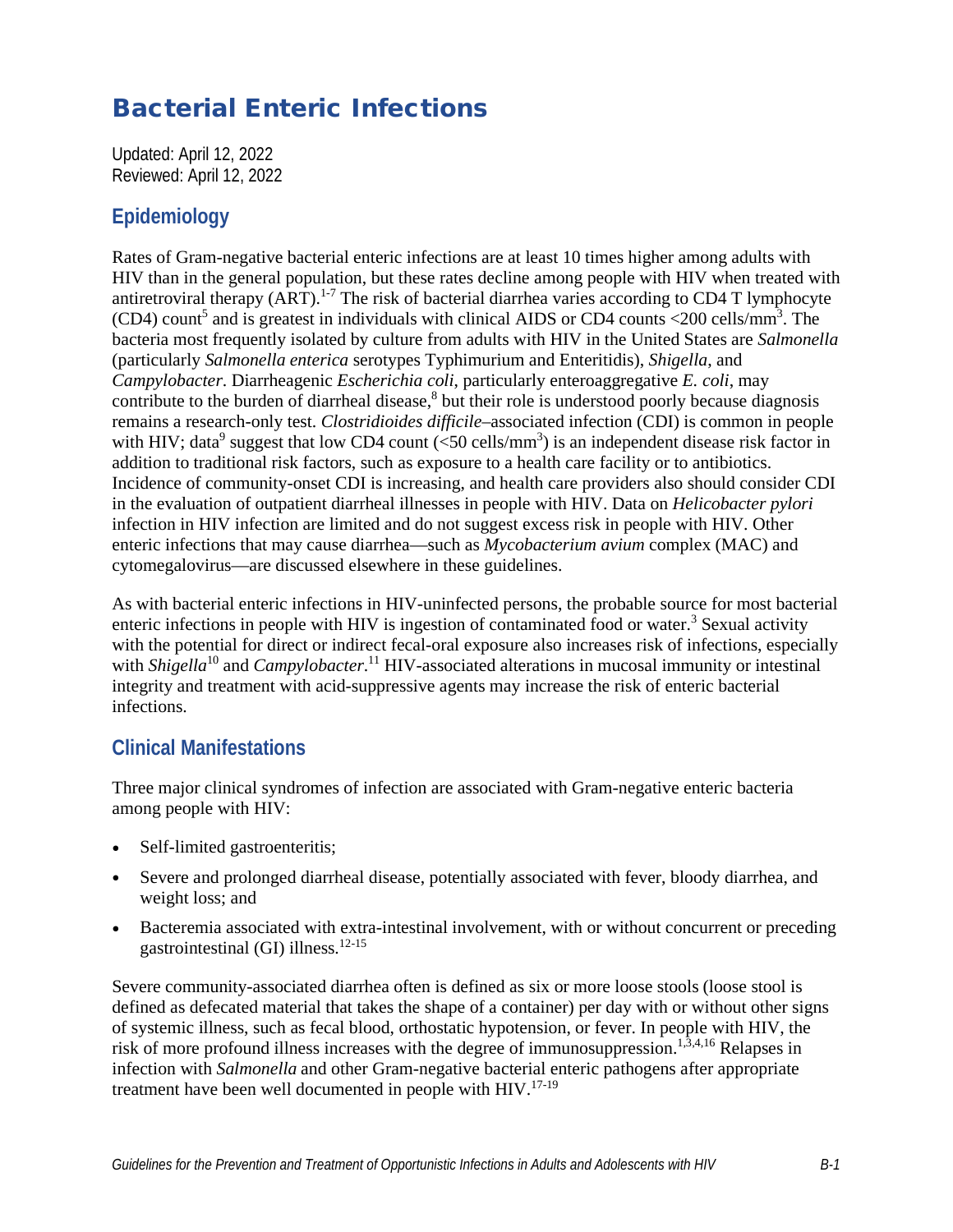## **Diagnosis**

Assessment of patients with diarrhea should include a complete exposure history (i.e., ingestion of contaminated food or water, sexual history or other fecal-oral exposures, pet exposures, travel-related exposures, exposure to antibiotics or chemotherapies, use of acid-suppressing medications, recent hospitalization); a medication review, because diarrhea is a common side effect of some ART and antibiotics; quantification of the diarrheal illness by stool frequency, volume, duration, and presence of blood; and associated signs and symptoms, such as presence and duration of fever. Physical examination should include measurement of temperature and assessment of intravascular volume and nutritional status.

The diagnosis of Gram-negative bacterial enteric infection is established through cultures of stool and blood or stool molecular methods (i.e., culture-independent diagnostic tests [CIDTs]). Although stool molecular methods rapidly diagnose enteric infections, stool cultures are required to obtain phenotypic antibiotic sensitivity testing for isolated enteric pathogens. Thus, the Centers for Disease Control and Prevention recommends reflex stool cultures and antibiotic sensitivity testing for specimens with positive CIDT reports given increasing resistance detected in enteric bacterial infections.20 Because incidence of bacteremia associated with *Salmonella* gastroenteritis is high in people with HIV—particularly those with advanced disease—blood cultures should be obtained from any patient who has diarrhea and fever. For shigellosis, blood cultures may be helpful but are less likely to be positive than in salmonellosis.

Other infections for which people with HIV are at risk, albeit at a lower rate, are non-*jejuni,* non-*coli Campylobacter* species—such as *C. fetus, C. upsaliensis,* and *C. lari—*and the enterohepatic *Helicobacter* spp. (*H. cineadi* and *H. fennelliae)*, which were described originally as *Campylobacter* spp. Blood culture systems typically will grow these bacteria, but they are unlikely to be identified on routine stool cultures performed by most laboratories because growing these fastidious organisms requires special stool culture conditions.

The diagnosis of CDI can be made only through careful selection of the correct population for testing and a correlation of clinical and laboratory findings. Patient populations at risk for *C. difficile* diarrhea include patients who recently received or currently are receiving antibiotics (including antimicrobial prophylaxis) or cancer chemotherapy, those who have been hospitalized in the past 4 to 6 weeks (or currently are hospitalized), those who reside in a long-term care facility, those with CD4 counts <200 cells/mm<sup>3</sup>, those taking acid-suppressive medications, and those with moderate-tosevere community-acquired diarrhea.<sup>21</sup> Only patients with diarrhea (defined as three or more loose stools in 24 hours) should be tested for *C. difficile* to limit detection of asymptomatic colonization, and only stool samples that take the shape of the container (i.e., diarrheal) should be tested for *C. difficile* toxin B. Detection of either the *C. difficile* toxin B gene (using nucleic acid amplification testing [NAAT]) or the *C. difficile* toxin B protein (using an enzyme immunoassay [EIA]) is required for diagnosis. EIAs suffer from low sensitivity, whereas polymerase chain reaction (PCR) assays have high sensitivity and can detect asymptomatic carriers. Glutamate dehydrogenase (GDH) antigen enzyme immunoassays, which detect an antigen common to *C. difficile* strains, whether or not toxigenic, must be combined with a second confirmatory test for stool *C. difficile* toxin B.22 Based on the criteria above (i.e., patient meets the definition of diarrhea and the stool sample is diarrhea, taking the shape of the container), Infectious Diseases Society of America (IDSA) and Society for Healthcare Epidemiology of America (SHEA) guidelines for *C. difficile* infection support using an NAAT alone or a multiple-step algorithm (e.g., GDH plus toxin B assay) versus an EIA alone for *C. difficile* testing. 23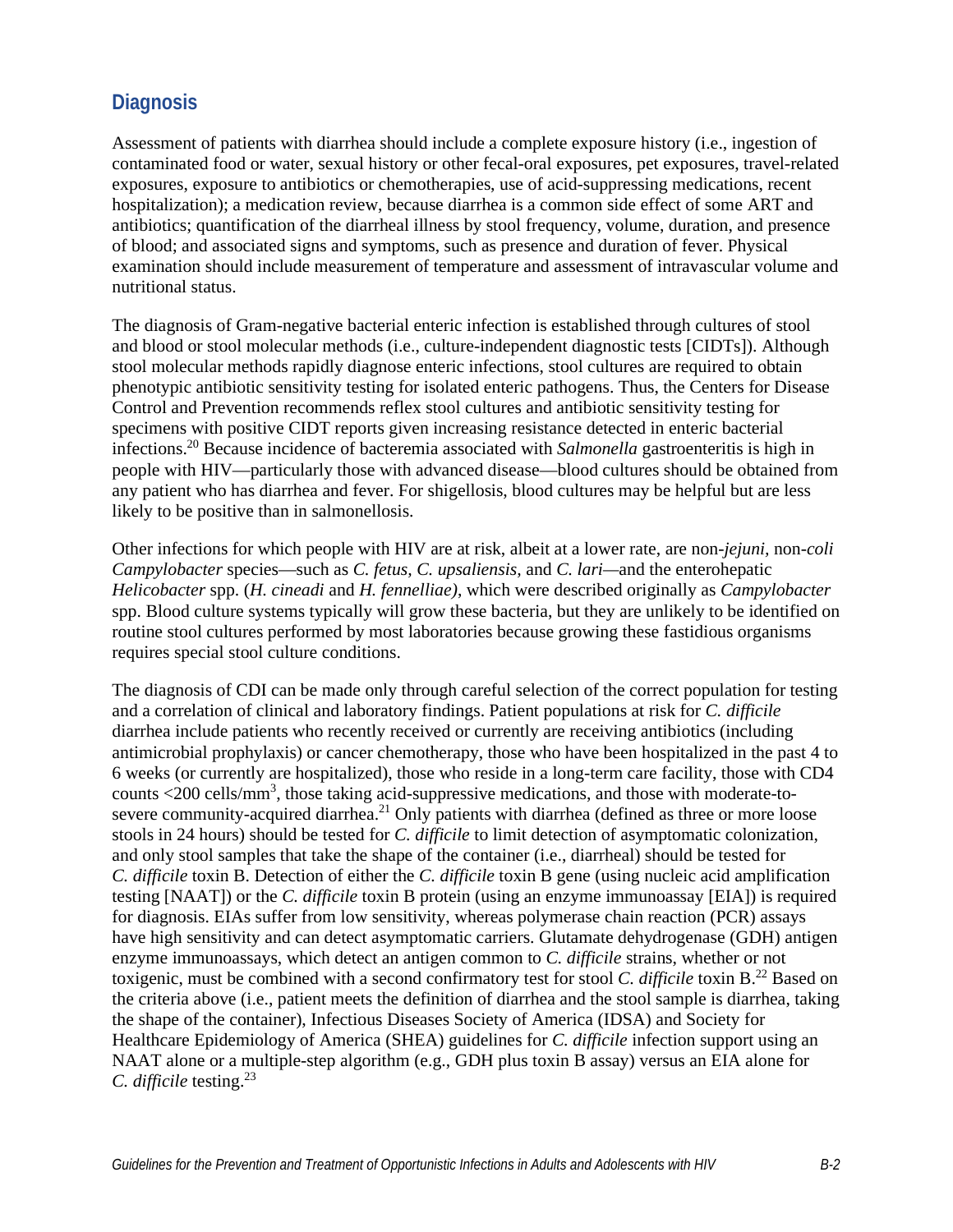Endoscopy generally should be reserved for patients in whom stool culture, microscopy, *C. difficile* toxin B assay, and blood culture fail to reveal an etiology or in whom treatment for an established diagnosis fails. Endoscopy with biopsy may be required for diagnosing etiologies other than bacterial enteric infections—including cryptosporidiosis, microsporidiosis, cytomegalovirus, or MAC gastroenteritis—and noninfectious causes of GI symptoms.

Clinicians should remain alert to the possibility of sexually transmitted infections (STIs). Some sexually transmitted rectal infections (e.g., proctitis due to lymphogranuloma venereum, *Neisseria gonorrhoeae,* or *Treponema pallidum*) can produce symptoms similar to colitis due to *Salmonella, Shigella,* and *Campylobacter* spp. infection. If stool cultures fail to yield enteric bacterial pathogens in patients with symptoms of proctitis or colitis, [diagnostic evaluation for STIs w](https://www.cdc.gov/std/treatment-guidelines/toc.htm)ith anoscopy, culture, and biopsy and NAATs should be considered.

## **Preventing Exposure**

Multiple epidemiologic exposures can place people at risk of enteric illnesses. The most common are ingestion of contaminated food or water and fecal-oral exposures. Providing advice and education about such exposures is the responsibility of the health care provider. The clinical condition and CD4 count of a person with HIV can help the provider determine what prevention recommendations are most appropriate. People with HIV with CD4 counts <200 cells/mm<sup>3</sup> or a history of AIDS-defining illness<sup>24</sup> are at the greatest risk of enteric illnesses<sup>5</sup>; however, excess risk of undetermined magnitude or duration may persist in those with lesser degrees of immune impairment, including individuals treated with ART.

Individuals should be advised to wash their hands regularly with soap and water or alcohol-based cleansers to reduce the risk of enteric infection **(AIII).** To prevent enteric infections, soap and water are preferred over alcohol-based cleansers, which do not kill *C. difficile* spores and are active only partially against norovirus and *Cryptosporidium* **(AIII).** People with HIV should be advised to wash their hands after potential contact with human feces (e.g., through defecation, cleaning feces from infants, contact with a person who has diarrhea), after handling pets or other animals, after gardening or other contact with soil, before preparing food and eating, and before and after sex **(AIII)***.* People with HIV should avoid unprotected sex practices—such as anal sex and oral-anal contact—that could result in oral exposure to feces and, in addition to handwashing, they should be advised to use barriers such as [dental dams—](https://www.cdc.gov/condomeffectiveness/Dental-dam-use.html)during sex to reduce exposures when possible **(AIII).** Avoiding sex while any partner has diarrhea may further reduce risk of transmission.

## *Preventing Disease*

Antimicrobial prophylaxis to prevent bacterial enteric illness **is not routinely recommended,** including for travelers **(AIII).** Prophylactic antimicrobial treatment can elicit adverse reactions, promote the emergence of resistant organisms, and increase the risk of CDI. In rare cases, however, antimicrobial prophylaxis with rifaximin, azithromycin, or fluoroquinolones can be considered such as for immunosuppressed travelers, depending on their level of immunosuppression, the region of travel, and the trip's duration (CIII).<sup>25</sup> Because of toxicities associated with fluoroquinolone use (e.g., *C. difficile* infection, tendinitis) and the risk for antibiotic resistance, use of fluoroquinolones for prophylaxis is discouraged.

For people with HIV already taking trimethoprim-sulfamethoxazole (TMP-SMX) (e.g., for *Pneumocystis jirovecii* pneumonia prophylaxis), TMP-SMX may offer limited protection against traveler's diarrhea **(BIII).** For pregnant people, azithromycin would be the preferred agent for prophylaxis **(BIII).** Risk of toxicity should be considered before prophylaxis with TMP-SMX is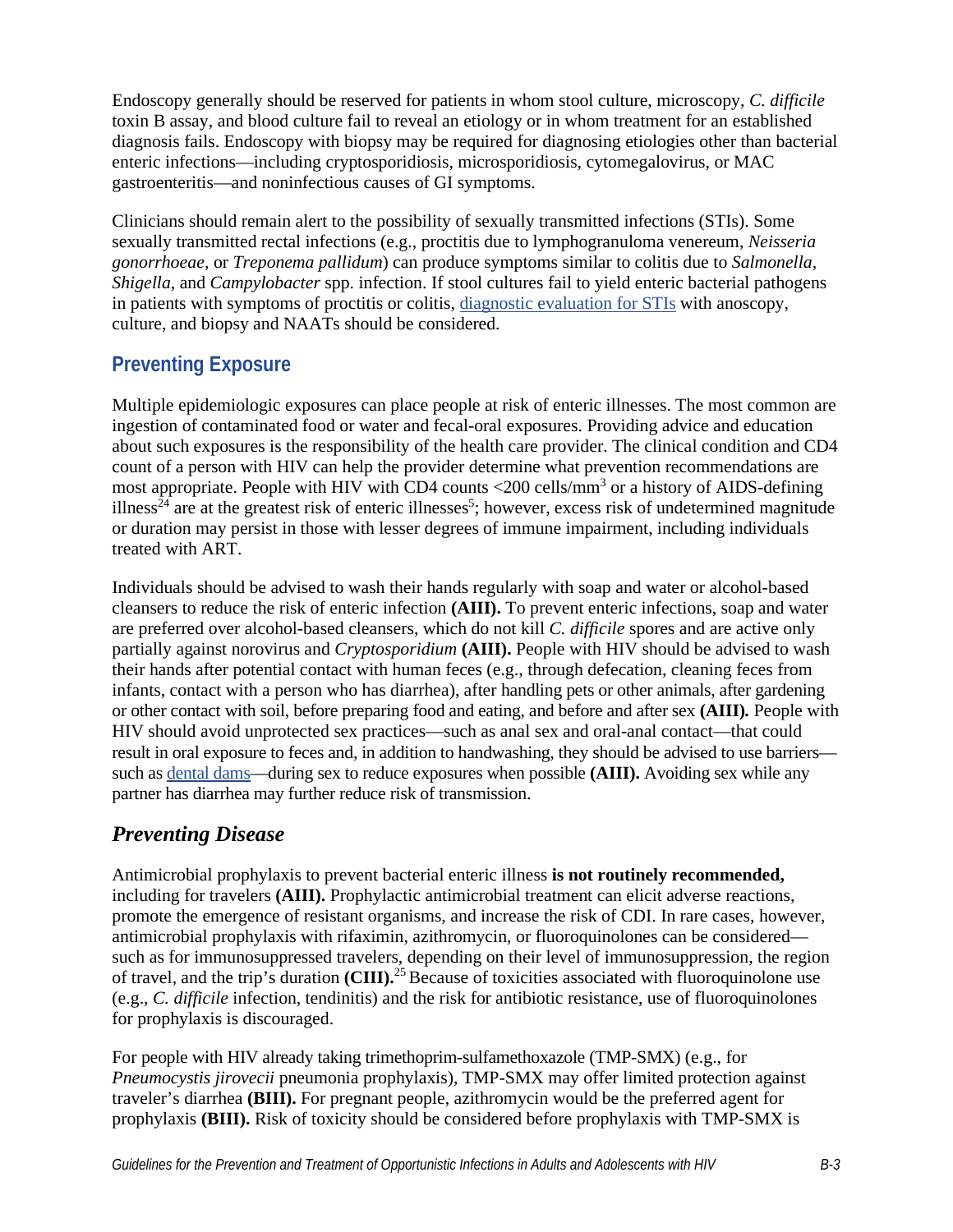initiated solely because of travel. Clinicians should be aware of new concerns about fluoroquinolone safety.<sup>26</sup>

## **Treating Disease**

### *Empiric Therapy*

In most situations, treatment of diarrheal disease in people with HIV does not differ significantly from that in immunocompetent individuals. Decisions on therapy are based on an assessment of diarrhea severity and hydration status. Patients should be informed of the importance of maintaining hydration and be given oral or intravenous (IV) rehydration, if indicated **(AIII).** Because diarrheal disease can produce temporary malabsorption or lactose intolerance, consuming a bland diet and avoiding fat, dairy, and complex carbohydrates are likely to be useful **(BIII).** The effectiveness and safety of probiotics or antimotility agents have not been studied adequately in people with HIV who have diarrheal illnesses.<sup>27</sup> Antimotility agents should be avoided if concern about inflammatory diarrhea, including CDI, exists **(BIII).**

After obtaining stool samples for diagnostic evaluation, initiation and duration of empiric antimicrobial therapy depend on the patient's CD4 count and clinical appearance. If stool samples are obtained, antibiotic susceptibility testing should be performed to confirm and inform antibiotic choice. For example, in patients with CD4 counts >500 cells/mm<sup>3</sup> who have had 1 day to 2 days of loose stools without fever or blood, no further work-up and no treatment other than oral rehydration may be required. However, a short course of antibiotics (e.g., ciprofloxacin 5 days, **[BIII]**) may be indicated in people with HIV and CD4 counts of 200 to 500 cells/mm<sup>3</sup> who have diarrhea severe enough to compromise quality of life or ability to work. Patients with advanced HIV disease (i.e., CD4 counts <200 cells/mm<sup>3</sup> or concomitant AIDS-defining illness) and clinically severe diarrhea (i.e., six or more liquid stools per day or bloody stools or a lower number of liquid stools per day but accompanied by fever or chills concerning for invasive bacterial disease) should undergo diagnostic evaluation to determine the etiology of the diarrheal illness and receive antimicrobial treatment. Empiric therapy with ciprofloxacin is acceptable, particularly if the infection is not associated with international travel **(AIII).** In patients with marked nausea, vomiting, diarrhea, electrolyte abnormalities, acidosis, blood pressure instability, and/or when clinical judgment indicates severity of disease, hospitalization and treatment with IV antibiotic therapy should be considered. In this scenario, IV ceftriaxone or IV cefotaxime are alternative antibiotic therapies **(BIII).**

Therapy should be adjusted based on the results of the diagnostic work-up. For diarrhea that is persistent (i.e., lasting >14 days) in the absence of other clinical signs of severity—such as bloody stool or dehydration—antibiotic therapy can be withheld and directed therapy initiated once a diagnosis is confirmed. Noninfectious etiologies of persistent diarrhea (e.g., inflammatory bowel disease) also can be considered in the differential diagnosis.

Diarrhea is one of the most common illnesses affecting international travelers. Antimicrobial resistance among enteric bacterial pathogens outside the United States is an important public health problem. For example, traveler's diarrhea caused by fluoroquinolone-resistant *C. jejuni* in South and Southeast Asia or Africa is common.<sup>28,29</sup> Clinicians should consider the possibility of a resistant infection when prescribing empiric therapy for travelers with HIV who experience diarrhea or a syndrome consistent with a systemic infection while traveling or upon returning to the United States, given reports of multidrug-resistant *Enterobacteriaceae* acquisition during travel.<sup>30-34</sup>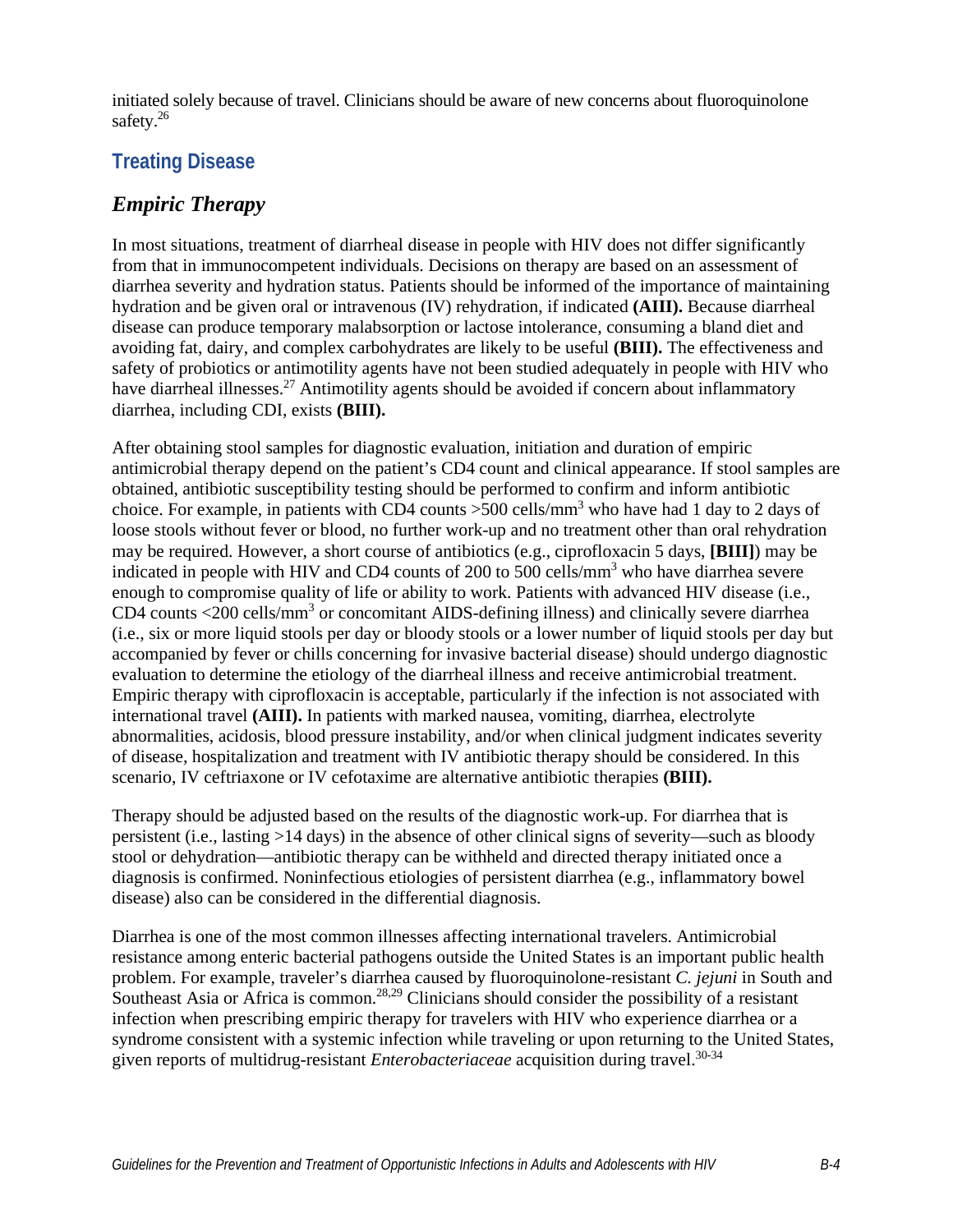## *Pathogen-Specific Therapy*

### *Salmonella* **spp.**

Immunocompetent hosts who do not have HIV often do not require treatment for *Salmonella* gastroenteritis (typically caused by nontyphoidal *Salmonella* spp.), because the condition is usually self-limited, and treatment may prolong the carrier state. In contrast, all people with HIV and salmonellosis should be treated **(AIII),** even though no clinical trials have compared antimicrobial therapy with placebo. Notably, HIV infection increases the risk of *Salmonella* bacteremia 20 to 100 times and mortality as much as 7 times compared to people who do not have  $HIV^{1,35}$ 

The initial treatment of choice for *Salmonella* infection is a fluoroquinolone **(AIII).** Ciprofloxacin is the preferred agent<sup>36</sup> (AIII). Other fluoroquinolones—such as levofloxacin and moxifloxacin—likely would be effective in treating salmonellosis in people with HIV, but they have not been well evaluated in clinical studies **(BIII).** Depending on antibiotic susceptibility, alternatives to the fluoroquinolones might include TMP-SMX or expanded-spectrum cephalosporins, such as ceftriaxone or cefotaxime **(BIII).**

The optimal duration of therapy for HIV-related *Salmonella* infection has not been defined. For patients with CD4 counts  $\geq$ 200 cells/mm<sup>3</sup> who have mild gastroenteritis without bacteremia, 7 to 14 days of treatment is reasonable. For the same patients with bacteremia, 14 days is appropriate provided clearance of bacteremia is documented. Longer treatment is suggested if bacteremia persists or if the infection is complicated; that is, if metastatic foci are present **(BIII).** For patients with advanced HIV disease (CD4 count  $\langle 200 \text{ cells/mm}^3 \rangle$ , 2 to 6 weeks of antibiotics is often recommended **(CIII).**<sup>37</sup>

People with HIV and *Salmonella* bacteremia, which typically occurs in those with advanced HIV disease, should be monitored clinically for recurrence after treatment **(BIII).** Recurrence may present as bacteremia or as an anatomically localized infection, including intra-abdominal, endothelial, urinary tract, soft tissue, bone and joint, lung, or meningeal foci. Secondary prophylaxis should be considered for patients with recurrent *Salmonella* bacteremia **(BIII),** and it also might be considered for patients with recurrent gastroenteritis (with or without bacteremia), and in those with CD4 counts <200 cells/mm3 with severe diarrhea **(BIII).** The value of this secondary prophylaxis has not been established and must be weighed against the risks of long-term antibiotic exposure. Recurrent *Salmonella* bacteremia constitutes an AIDS-defining illness,<sup>38</sup> and HIV suppression with ART appears to decrease the risk of recurrent illnesses.39

In patients whose *Salmonella* infection is resolved and who have responded to ART with sustained viral suppression and CD4 counts  $>$  200 cells/mm<sup>3</sup>, secondary prophylaxis for salmonellosis probably can be discontinued (CII).<sup>7</sup> Clinicians also should be aware that recurrence may indicate development of antimicrobial resistance during therapy.

#### *Shigella* **spp.**

Therapy for *Shigella* infections should be considered because it may slightly shorten the duration of illness and help prevent transmission to others **(AIII);** however, because antimicrobial resistance of *Shigella* spp. is increasing and limited data demonstrate that antibiotic therapy limits transmission, antibiotic treatment may be withheld in people with HIV and  $CD4 > 500$  cells/mm<sup>3</sup> whose diarrhea resolves before culture confirmation of *Shigella* infection. When treatment is offered, antibiotic selection should be guided by the results of antibiotic susceptibility testing.<sup>36</sup>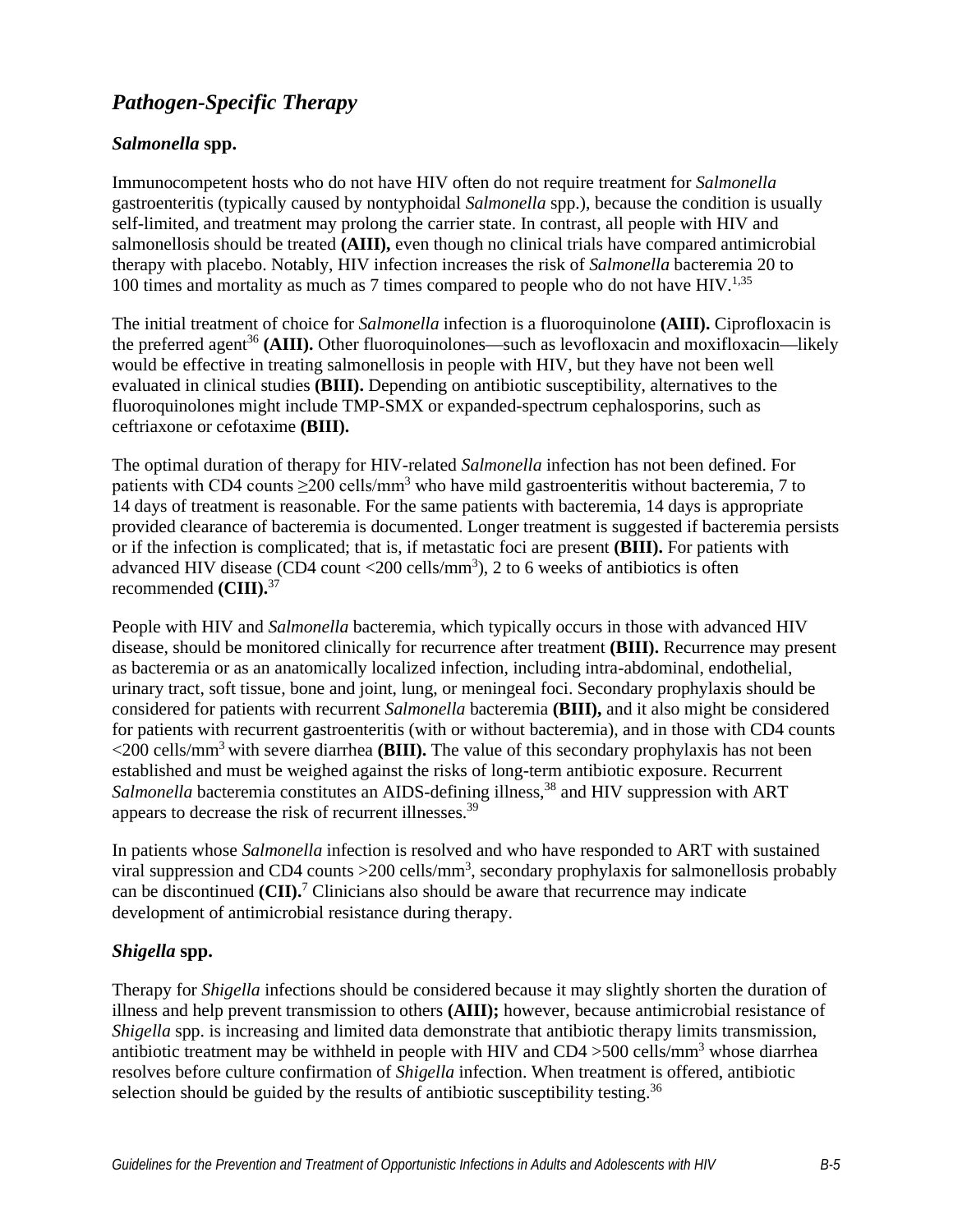The recommended treatment for shigellosis is a fluoroquinolone, preferably ciprofloxacin, for 7 to 10 days **(AIII)** with levofloxacin or moxifloxacin serving as alternatives **(BIII).** Although current Clinical and Laboratory Standards Institute criteria categorize *Shigella* isolates with ciprofloxacin minimum inhibitory concentration (MIC) 0.12 to 1 ug/mL as fluoroquinolone susceptible, these isolates may harbor plasmid-mediated resistance genes. Until the clinical significance of these findings can be determined, fluoroquinolones should be used to treat only isolates with MIC  $< 0.12$  ug/mL.<sup>40</sup>

Ciprofloxacin-resistant *S. sonnei* and *S. flexneri* have been reported in the United States and are associated with international travel, homelessness, and men who have sex with men (MSM); ciprofloxacin-resistant shigellosis among MSM appears to be acquired predominantly within the United States, rather than during travel.<sup>34</sup> Depending on antibiotic susceptibilities, alternative agents might include TMP-SMX (7–10 days) or azithromycin (5 days) **(BIII).** Azithromycin has not been evaluated in people with HIV and shigellosis, and the therapy suggested is extrapolated from limited data in immunocompetent hosts.40

Azithromycin susceptibility testing, however, is not widely available in clinical laboratories but can be performed by many state public health laboratories. An estimated 36% of *Shigella* spp. isolated among the general U.S. population in 2018 was resistant to azithromycin, and azithromycin-resistant *Shigella* spp. infections in MSM with HIV have been reported recently.<sup>41-44</sup> Treatment for patients with *Shigella* bacteremia is less well defined, but extending treatment to at least 14 days is reasonable **(BIII).** Azithromycin **is not recommended** for treatment of *Shigella* spp. bacteremia **(AIII).** Chronic suppressive or maintenance therapy **is not recommended** for first-time *Shigella* infections **(BIII).** Recurrent infections can occur, particularly in individuals with CD4 counts <200 cells/mm<sup>3</sup>, in which case, extending antimicrobial therapy for up to 6 weeks is reasonable **(BIII).** As with *Salmonella* infections, suppression of HIV replication with ART is expected to decrease the risk of recurrent shigellosis.

### *Campylobacter* **spp.**

The optimal treatment of campylobacteriosis in people with HIV is defined poorly. Culture and testing for the antibiotic susceptibility of *Campylobacter* isolates is recommended **(BIII).** Rates of resistance to antimicrobial agents differ by *Campylobacter* species. In the United States in 2018, 29% of *C. jejuni* isolates were resistant to ciprofloxacin, and 2% were resistant to azithromycin; among *C. coli* isolates, 40.5% of isolates were resistant to fluoroquinolones, and 13.3% were resistant to azithromycin.44

For patients with mild disease and CD4 counts  $>$ 200 cells/mm<sup>3</sup>, some clinicians opt to withhold therapy unless symptoms persist for more than several days **(CIII).** For mild-to-moderate campylobacteriosis, initiating therapy with azithromycin for 5 days or a fluoroquinolone—such as ciprofloxacin—for 7 to 10 days (if the organism is sensitive) is a reasonable approach **(BIII).** Azithromycin has not been evaluated in people with HIV and campylobacteriosis, and the therapy suggested is extrapolated from limited data in immunocompetent hosts.<sup>28</sup> Azithromycin susceptibility testing, however, is not widely available in clinical laboratories but can be performed by many state public health laboratories. *Campylobacter* bacteremia should be treated for at least 14 days using a fluoroquinolone if the isolate is sensitive **(BIII).** Azithromycin **is not recommended** for treatment of *Campylobacter* bacteremia **(AIII).** Adding a second active agent—such as an aminoglycoside—may be prudent in these patients to limit the emergence of antibiotic resistance **(BIII).** Antibiotic choice should be guided by antibiotic susceptibility tests. Chronic suppressive or maintenance therapy **is not recommended** for first-time *Campylobacter* infections in people with HIV **(BIII).** However, recurrent infections can occur, particularly in patients with CD4 counts <200 cells/mm<sup>3</sup>. In recurrent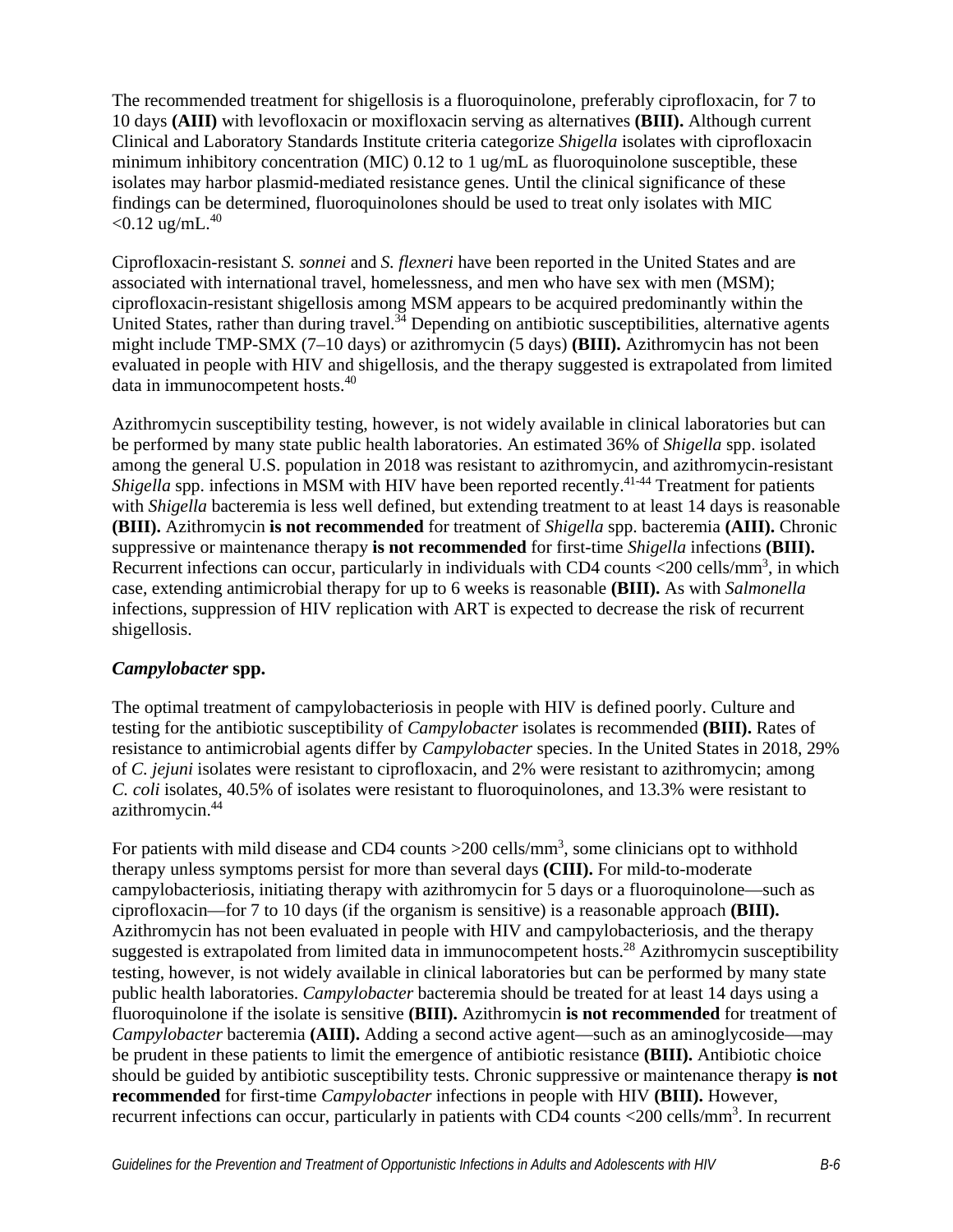disease, extending the length of antimicrobial therapy for 2 to 6 weeks is reasonable **(BIII).** As with *Salmonella* infections, suppression of HIV replication with ART is expected to decrease the risk of recurrent *Campylobacter* spp. infections.

### *Clostridioides difficile*

No randomized controlled trials have been conducted for CDI therapy in people with HIV. Available data suggest that people with HIV respond to treatment of CDI similarly to people without HIV. Thus, treatment of CDI in people with HIV is the same as in people without HIV. Guidelines and subsequent updates for treatment of CDI have been published<sup>23,45</sup> and should be consulted for further information.

### *Treatment of an Initial Episode of CDI*

Four randomized clinical trials all conducted in the general population (two identical studies with  $\sim 60\%$  hospitalized patients; two studies restricted to hospitalized patients)<sup>46-49</sup> have revealed that, when compared to oral vancomycin, fidaxomicin increased the likelihood of a sustained clinical response of CDI (at 28 days) in the initial therapy of CDI (relative risk [RR] 1.16; 95% confidence interval [CI], 1.09–1.24).<sup>45</sup> Fidaxomicin was equivalent to oral vancomycin in initial clinical cure, serious adverse events and all-cause mortality. Given these data, the 2021 IDSA CDI guidelines update<sup>45</sup> for adults suggests treatment with fidaxomicin **(AI),** rather than oral vancomycin, for initial CDI (see the table below) whether CDI is severe or nonsevere. Fidaxomicin remains very expensive but should be considered in people with HIV and CDI, if available. Oral vancomycin is also an acceptable option for initial CDI **(AI).** Earlier multicenter, randomized, double-blind studies identified that oral vancomycin is superior to metronidazole for treatment of CDI. $50,51$  Thus, metronidazole is to be considered as an alternative drug for CDI therapy only if access to either fidaxomicin or vancomycin is limited (see the table below) and CDI is nonsevere (white blood cell count <15,000 cells/mL and serum creatinine concentrations <1.5 mg/dL) **(CI).**<sup>23</sup>

### *Treatment of Recurrent CDI*

Treatment of recurrent CDI is complex and, in part, defined by the specific circumstances of the patient with recurrent CDI and the number of prior CDI episodes. Brief guidance is provided here; the 2017 and 2021 IDSA CDI guidelines should be consulted for a full discussion of this topic.<sup>23,45</sup> Risk factors for CDI recurrence are age ≥65 years, history of CDI, compromised immunity, severe CDI, and certain virulent strains (ribotypes 027/078/244). Similar to an initial episode of CDI and also based on the randomized clinical trials cited above,  $46-49$  the 2021 IDSA CDI guidelines update  $45$ suggests treatment of adults with recurrent CDI with fidaxomicin **(AI),** rather than oral vancomycin (see the table below). Fidaxomicin therapy increased the likelihood of a sustained clinical response for recurrent CDI at 30 days (RR 1.27; 95% CI, 1.05–1.54). For treatment of an initial CDI episode, fidaxomicin was equivalent to oral vancomycin in initial clinical cure, serious adverse events, and all-cause mortality. Vancomycin is also an acceptable option for recurrent CDI **(AI).**

Bezlotoxumab (FDA approved in 2016) is a humanized monoclonal antibody against *C. difficile* toxin B approved for prevention of recurrent CDI in high-risk adults when used in conjunction with standard-of-care (SOC) antibiotic therapy. The 2021 IDSA CDI guidelines update suggests use of bezlotoxumab as a co-intervention along with vancomycin as the SOC antibiotic in patients with a history of CDI in the last 6 months and/or other risk factors for recurrence **(CI).**<sup>45</sup> However, data on the benefit of bezlotoxumab therapy when fidaxomicin is used as the SOC antibiotic are limited **(CIII).** Limited case reports suggest that fecal microbiota therapy (FMT) (i.e., fecal transplant) may be successful and safe to treat recurrent CDI in people with HIV **(CIII).** <sup>52</sup> However, it is important to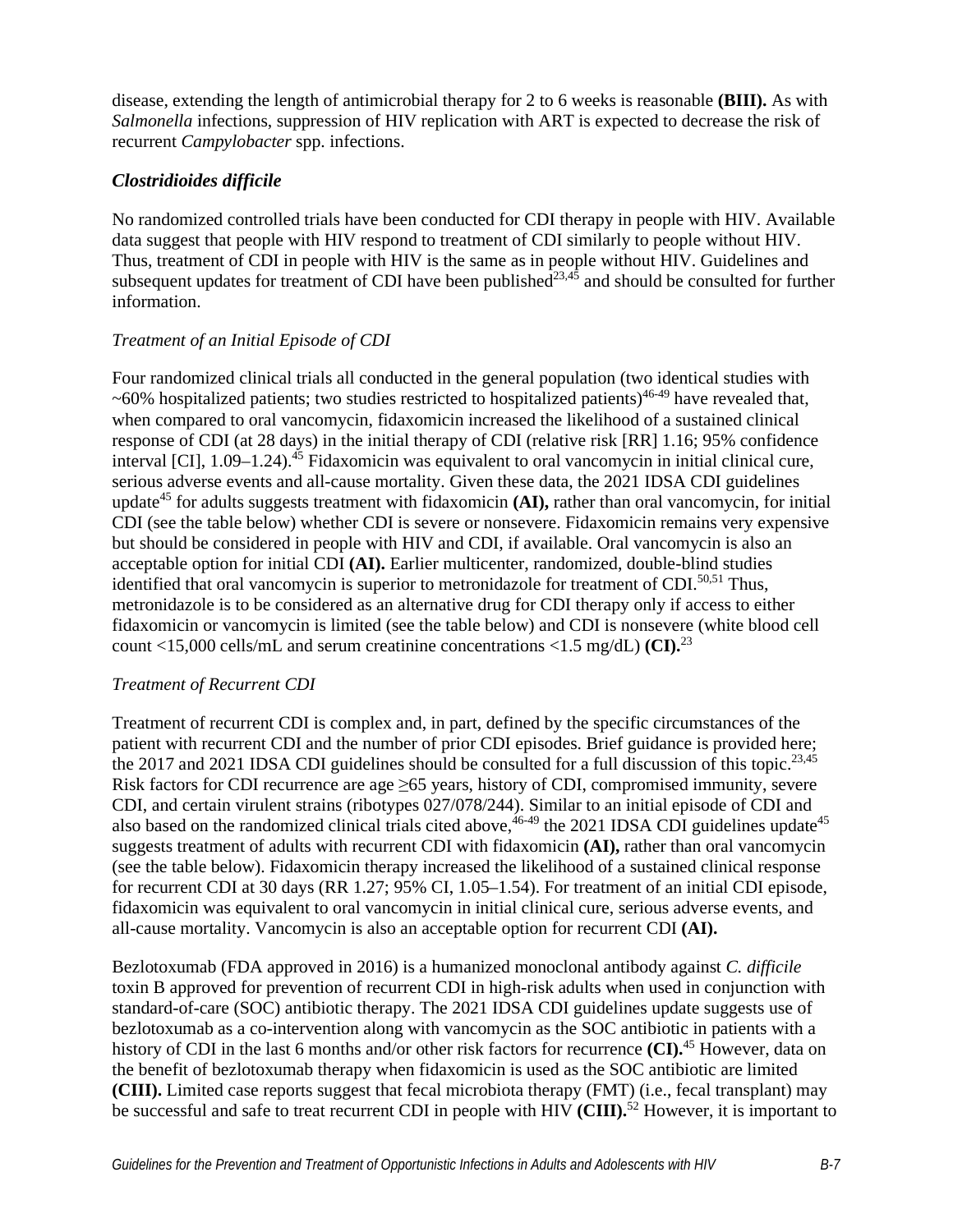note that complications of FMT, including transmission of enteric pathogens and antibiotic-resistant bacteria with deaths, have been reported.<sup>53</sup> FMT for treatment of recurrent CDI may be considered after three total CDI episodes (initial and two recurrent CDI episodes) **(CIII).**23,45 The effect of ART on recurrence of CDI is unknown but, similar to other enteric infections, ART initiation should follow standard guidelines (see the Special Considerations with Regard to Starting ART section below).

## *Special Considerations with Regard to Starting ART*

ART initiation should follow standard guidelines. The presence of an enteric infection should not delay ART initiation **(BIII).** The presence of a diarrheal illness is relevant only in terms of a patient's ability to ingest and absorb ART. If recurrent enteric infections are documented or *Salmonella*  bacteremia occurs, prompt initiation of ART should be considered regardless of CD4 count.

### **Monitoring of Response to Therapy and Adverse Events (Including IRIS)**

Patients should be monitored closely for response to treatment, defined clinically by improvement in systemic signs and symptoms, resolution of diarrhea, and sterilization of infected tissues or body fluids, such as blood. Follow-up stool testing may be required when public health considerations and state policies dictate the need to ensure microbiologic cure, such as in health care or food service workers. Follow-up stool culture and antibiotic susceptibility testing should be considered for patients with incomplete clinical response to appropriate antimicrobial therapy. In patients with persistent or recurrent diarrhea despite therapy, clinicians should consider other enteric infections in the context of the patient's immune status and exposures, as well as the possibility of *C. difficile* or the development of antimicrobial resistance.

Observational studies suggest that plasma drug concentrations in people with HIV may be decreased as a result of diarrhea or malabsorption.<sup>54</sup> Coadministration of fluoroquinolones with magnesium- or aluminum-containing antacids or with calcium, zinc, or iron should be avoided because these agents interfere with fluoroquinolone absorption. Although larger prospective studies are needed to determine the impact of severe diarrhea on antibiotic absorption, it is prudent to use IV antibiotics in clinically unstable patients **(AIII).**

Immune reconstitution inflammatory syndrome (IRIS) has not been described in association with treatment for bacterial enteric pathogens.

## **Preventing Recurrence**

The pharmacologic approach to recurrent enteric infections is covered in the section on directed therapy for each bacterial species. As noted above, secondary prophylaxis should be considered for patients with recurrent *Salmonella* bacteremia **(BIII)** and, in some circumstances, for those with recurrent shigellosis **(BIII)** or campylobacteriosis **(BIII).**

## **Special Considerations During Pregnancy**

The diagnosis of bacterial enteric infection in pregnant people with HIV is the same as in people who are not pregnant and should be managed the same, with several considerations. Based on their safety profile, expanded-spectrum cephalosporins or azithromycin should be the first-line therapy for bacterial enteric infections during pregnancy if antimicrobials are required, depending on the organism and the results of susceptibility testing **(BIII).** 55 Arthropathy has been noted in the offspring of animals treated with quinolones during pregnancy. However, studies evaluating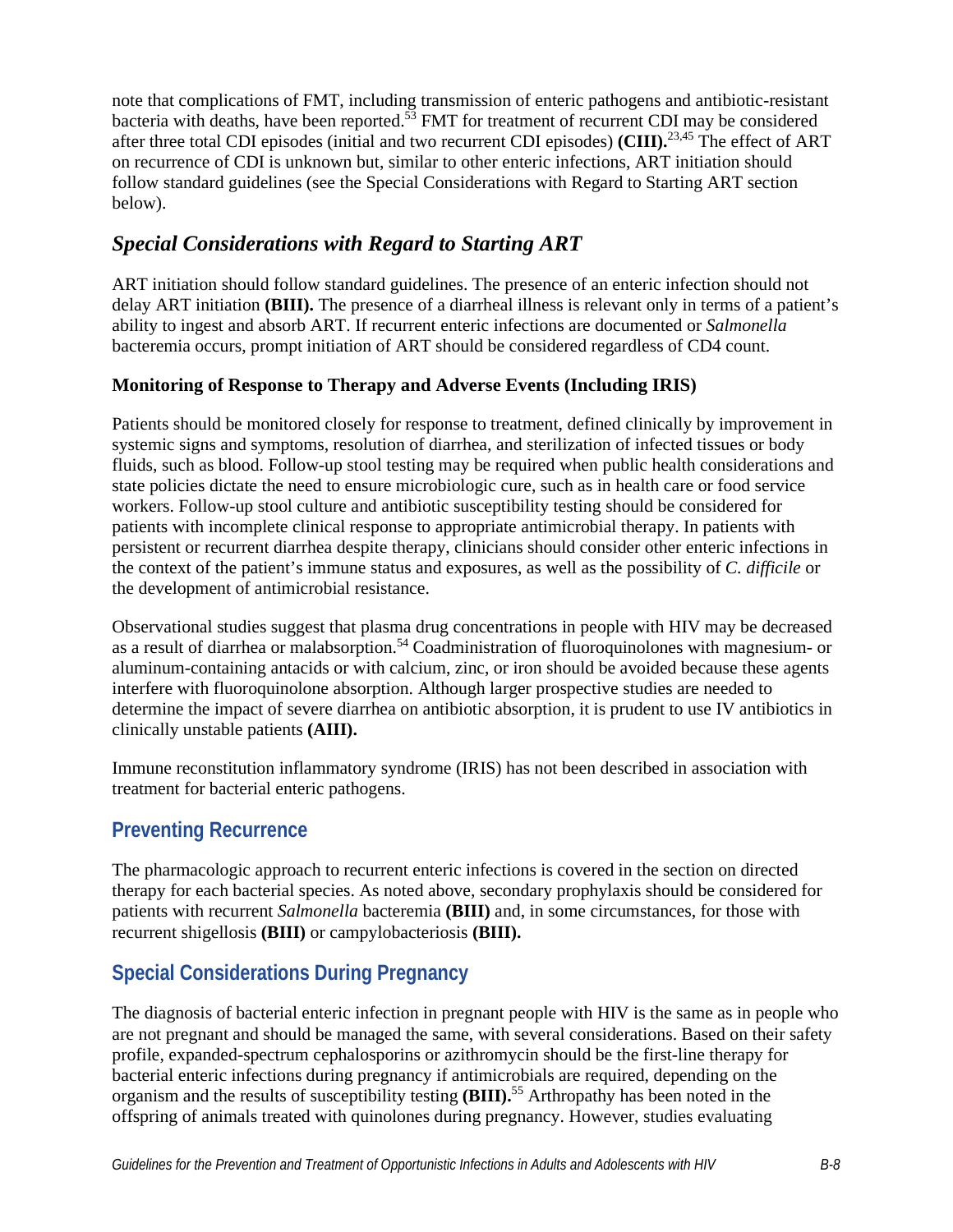quinolone use in pregnant people did not find an increased risk of birth defects or musculoskeletal abnormalities.<sup>56-58</sup> Thus, quinolones can be used for bacterial enteric infections in pregnant people with HIV if indicated by susceptibility testing or failure of first-line therapy, as listed above **(BIII).** TMP-SMX use in the first trimester should be avoided, if possible, because of an association with an increased risk of birth defects, specifically neural tube, cardiovascular, and urinary tract defects **(BIII).** 59-61 However, a recent review of potential risks related to TMP-SMX use cites the low quality of current data and supports the use of TMP-SMX in pregnant people with HIV as clinically indicated.<sup>62</sup> Neonatal care providers should be informed if maternal sulfa therapy was used near delivery because of the theoretical increased risk of hyperbilirubinemia and kernicterus in the newborn. Because oral rifaximin and fidaxomicin are not absorbed systemically, these can be used in pregnancy as in nonpregnant individuals. Limited data are available on the risks of vancomycin use during pregnancy; however, minimal absorption is expected with oral therapy. Although vancomycin for enteric disease is recommended for use only in its oral formulation, which is not absorbed in meaningful concentrations from the gastrointestinal tract,<sup>63</sup> it should be noted that with intravenous use, vancomycin readily crosses the placenta.<sup>64</sup> A study of 10 infants evaluated after the second or third trimester for *in utero* exposure of maternal intravenous vancomycin therapy for serious staphylococcal infections found no hearing loss or renal toxicity attributed to vancomycin.<sup>64</sup> A recent review of metronidazole use in pregnancy for treatment of trichomoniasis or bacterial vaginosis found no increase in risk of birth defects.<sup>65</sup> Studies on the use of metronidazole for CDI in pregnancy were not found.

### **Recommendations for Preventing and Treating Bacterial Enteric Infections**

#### **Preventing Bacterial Enteric Illness**

- Antimicrobial prophylaxis to prevent bacterial enteric illness **is not routinely recommended,** including for travelers **(AIII).**
- In rare cases—such as for immunosuppressed travelers (depending on their level of immunosuppression, the region of travel, and the trip's duration)—antimicrobial prophylaxis with rifaximin, azithromycin, or fluoroquinolones can be considered **(CIII). Because of toxicity associated with fluoroquinolone use (e.g., bacterial resistance, CDI, tendinitis), use of fluoroquinolones for prophylaxis is discouraged.**
- For patients already on TMP-SMX for prophylaxis against *Pneumocystis* pneumonia, TMP-SMX may offer limited protection against travelers' diarrhea as an alternative to rifaximin, azithromycin, or fluoroquinolones **(BIII).**
- For pregnant people, azithromycin is the preferred agent for prophylaxis **(BIII).**

#### **General Considerations When Managing Patients with Bacterial Enteric Infections**

- Oral or IV rehydration therapy (if indicated) should be given to patients with diarrhea **(AIII).**
- Antimotility agents should be avoided if concern about inflammatory diarrhea, including CDI, exists **(BIII).**
- Diagnostic fecal specimens should be obtained before initiation of empiric antimicrobial therapy.
- If a pathogen is identified in stool, antibiotic susceptibilities should be performed to confirm and inform antibiotic choice given increased reports of antibiotic resistance. Reflexively culturing the stool of patients diagnosed using PCR-based methods will facilitate antibiotic susceptibility testing among these patients.
- Risk of a bacterial enteric infection increases as CD4 count declines, with the greatest risk in patients with CD4 counts <200 cells/mm3. Risk of bacteremia also increases with decreasing CD4 count. If no clinical response occurs after 3 to 4 days of therapy, consider follow-up stool culture with antibiotic susceptibility testing and other methods to detect enteric pathogens (e.g., toxin assays, molecular methods), alternative diagnosis, antibiotic resistance, or drug–drug interactions.
- Effective ART may reduce the frequency, severity, and recurrence of bacterial enteric infections.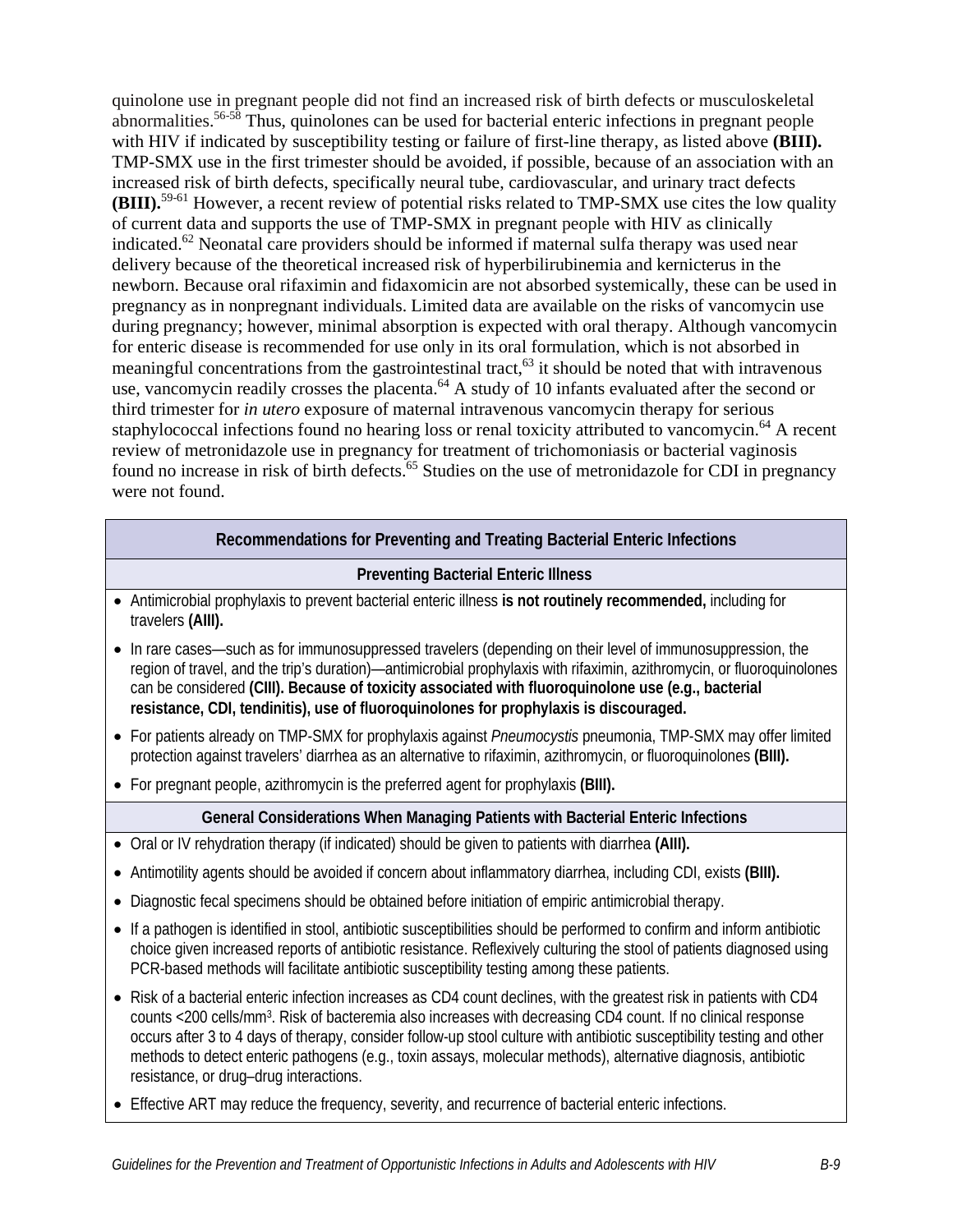### **Empiric Treatment of Bacterial Enteric Infections (Pending Diagnostic Studies and Antimicrobial Resistance Testing)**

*For people with HIV and CD4 count 200–500 cells/mm3, with diarrhea severe enough to compromise quality of life or ability to work* 

*Preferred Therapy*

• Ciprofloxacin 500–750 mg PO (or 400 mg IV) every 12 hours **(BIII)** 

*For people with advanced HIV (CD4 count <200 cells/mm3 or concomitant AIDS-defining illnesses) and clinically severe diarrhea (≥6 liquid stools/day or bloody stool and/or accompanying fever or chills)*

*Preferred Therapy*

• Ciprofloxacin 500–750 mg PO (or 400 mg IV) every 12 hours **(AIII)** 

*Alternative Therapy*

- Ceftriaxone IV 1 g every 24 hours **(BIII),** or
- Cefotaxime IV 1 g every 8 hours **(BIII)**

**Note:** Therapy and its duration should be adjusted depending on stool microbiology results and antibiotic sensitivity testing. See recommendations for specific bacteria below. If no pathogen is identified and the patient recovers quickly, 5 days of therapy is reasonable.

IV antibiotic therapy with hospitalization should be considered in patients with marked nausea, vomiting, diarrhea, electrolyte abnormalities, acidosis, blood pressure instability, and/or when clinical judgment indicates severity of disease.

For patients with persistent diarrhea (>14 days) but no other severe clinical signs (e.g., dehydration, blood in stool), antibiotic therapy can be withheld until a diagnosis is confirmed.

Diarrhea is a common illness of international travelers. Antimicrobial resistance among enteric bacterial pathogens outside the United States is common. Clinicians should consider the possibility of resistant infections when prescribing empiric antibiotic therapy for travelers with HIV while traveling or upon return to the United States, particularly among travelers to South and Southeast Asia or Africa.

#### **Treating Nontyphoidal Salmonellosis**

All people with HIV and salmonellosis should receive antibiotic treatment due to the increased risk of bacteremia (by 20- to 100-fold) and mortality (by as much as 7-fold) compared with people without HIV **(AIII).**

*Preferred Therapy for Salmonella Gastroenteritis with or Without Bacteremia*

• Ciprofloxacin 500–750 mg PO (or 400 mg IV) every 12 hours **(AIII)**

*Alternative Therapy*

- Levofloxacin 750 mg (PO or IV) every 24 hours **(BIII),** or
- Moxifloxacin 400 mg (PO or IV) every 24 hours **(BIII)**

Alternatives to fluoroquinolone may include one of the following:

- Trimethoprim 160 mg/sulfamethoxazole 800 mg (PO or IV) every 12 hours **(BIII),** or
- Ceftriaxone IV 1 g every 24 hours **(BIII),** or
- Cefotaxime IV 1 g every 8 hours **(BIII)**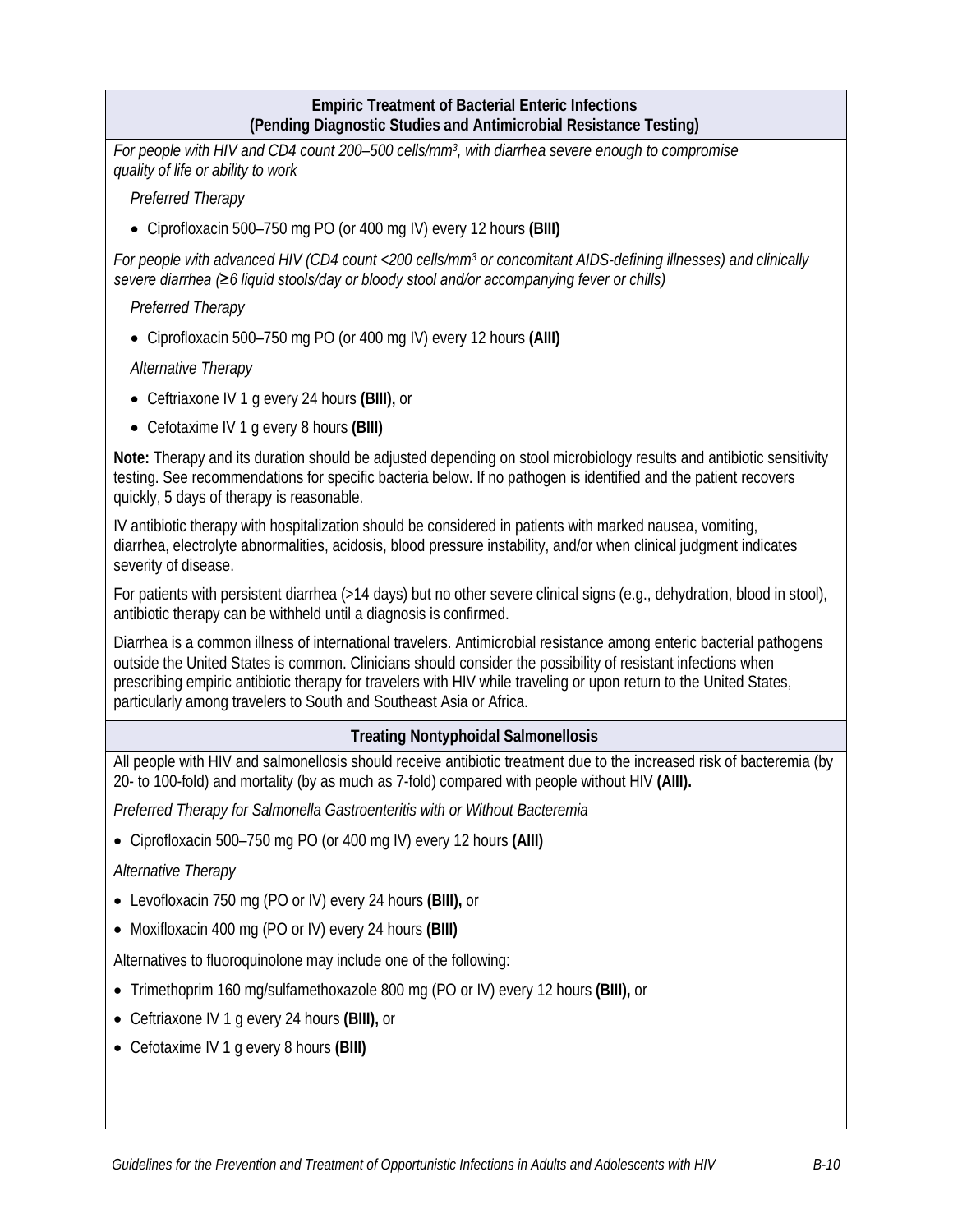*Duration of Therapy for Gastroenteritis Without Bacteremia*

- If CD4 count >200 cells/mm3: 7–14 days **(BIII)**
- If CD4 count <200 cells/mm3, particularly if the primary illness was severe: 2–6 weeks **(BIII)**

*Duration of Therapy for Gastroenteritis with Bacteremia*

- If CD4 count >200 cells/mm<sup>3</sup>: 14 days; longer duration if bacteremia persists or if the infection is complicated (e.g., metastatic foci of infection are present) **(BIII)**
- If CD4 count <200 cells/mm3: 2–6 weeks **(BIII)**

### **Secondary Prophylaxis**

The role of long-term, secondary prophylaxis for patients with recurrent bacteremia or gastroenteritis is not well established. Clinicians must weigh the benefit against the risks of long-term antibiotic exposure **(BIII).** Antibiotic choices for secondary prophylaxis are the same as for primary treatment and are dependent on the sensitivity of the *Salmonella* isolate.

HIV suppression with ART is expected to decrease the risk of recurrent illnesses.

Clinicians should be aware that recurrence may represent development of antimicrobial resistance during therapy.

Some experts recommend secondary prophylaxis for the following:

- Patients with recurrent bacteremia, or
- Patients with recurrent gastroenteritis (with or without bacteremia) with CD4 count <200 cells/mm<sup>3</sup> and severe diarrhea **(BIII)**

*When to Stop Secondary Prophylaxis*

• After resolution of *Salmonella* infection and response to ART with sustained viral suppression and CD4 count >200 cells/mm3 **(CII)**

### **Treating Shigellosis**

Therapy should be considered because it may slightly shorten the duration of illness and help prevent spread of the infection to others **(AIII);** however, antibiotic selection should be guided by the results of antibiotic susceptibility testing. Because antimicrobial resistance of *Shigella* spp. is increasing and limited data demonstrate that antibiotic therapy limits transmission, antibiotic treatment may be withheld in people with HIV and CD4 >500 cells/mm3 whose diarrhea resolves before culture confirmation of *Shigella* infection **(CIII).**

#### *Preferred Therapy*

• Ciprofloxacin 500–750 mg PO (or 400 mg IV) every 12 hours if MIC <0.12 ug/mL (see Note) **(AIII)** 

*Alternative Therapy (Depending on Susceptibility Results)*

- Levofloxacin 750 mg (PO or IV) every 24 hours **(BIII),** or
- Moxifloxacin (PO or IV) 400 mg every 24 hours **(BIII),** or
- Trimethoprim 160 mg/sulfamethoxazole 800 mg PO or IV every 12 hours **(BIII),** or
- Azithromycin 500 mg PO daily for 5 days **(BIII)** (Note: azithromycin **is not recommended** for *Shigella* bacteremia **[AIII]**)

*Duration of Therapy*

- Gastroenteritis: 7–10 days **(AIII)** (except azithromycin, treat for 5 days)
- Bacteremia: ≥14 days **(BIII)**
- Recurrent infections: up to 6 weeks **(BIII)**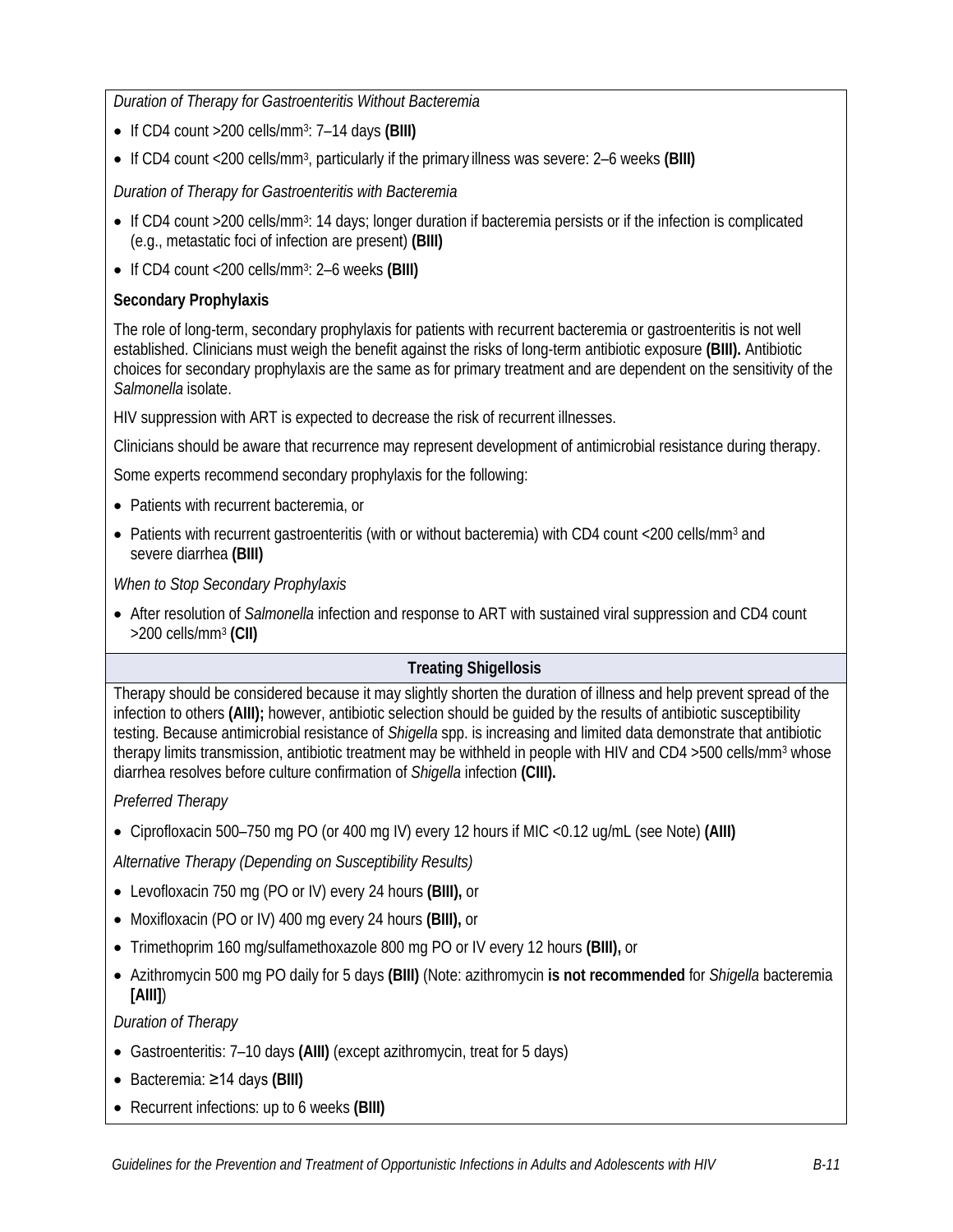*Chronic Maintenance or Suppressive Therapy*

• **Not recommended** for first-time *Shigella* infections **(BIII)** 

**Note:** Increased resistance of *Shigella* to fluoroquinolones is occurring globally and in the United States. Avoid treating *Shigella* with fluoroquinolones if ciprofloxacin MIC is ≥0.12 ug/mL even if the laboratory identifies the isolate as sensitive. Many *Shigella* strains resistant to fluoroquinolones exhibit resistance to other commonly used antibiotics. Thus, antibiotic sensitivity testing of *Shigella* isolates from individuals with HIV should be performed routinely. Azithromycin susceptibility testing is not widely available in clinical laboratories but can be performed by many state public health laboratories.

### **Treating Campylobacteriosis**

- Optimal treatment is defined poorly.
- The rate of fluoroquinolone resistance in the United States is increasing (28.5% resistance in 2018 among *C. jejuni* isolates).
- Antimicrobial therapy should be modified based on susceptibility reports.

*Mild Disease if CD4 Count >200 cells/mm3*

• If diarrhea resolves before culture confirmation of *Campylobacter* infection, antibiotic treatment can be withheld **(CIII).** If symptoms persist, consider antibiotic therapy **(CIII).**

*Mild to Moderate Disease*

*Preferred Therapy*

- Azithromycin 500 mg PO daily for 5 days **(BIII)** (**Not recommended** for bacteremia **[AIII]**), or
- Ciprofloxacin 500–750 mg PO (or 400 mg IV) every 12 hours for 7–10 days **(BIII)** (if susceptible)

*Alternative Therapy (Depending on Susceptibility Results)*

- Levofloxacin 750 mg PO or IV every 24 hours **(BIII),** or
- Moxifloxacin 400 mg PO or IV every 24 hours **(BIII)**

*Bacteremia*

• Ciprofloxacin 500–750 mg PO (or 400 mg IV) every 12 hours **(BIII)** plus an aminoglycoside **(BIII)** in bacteremic patients to limit the emergence of antibiotic resistance

*Duration of Therapy*

- Gastroenteritis: 7–10 days, except for azithromycin, which is 5 days **(BIII)**
- Bacteremia: ≥14 days **(BIII)**
- Recurrent disease: 2–6 weeks **(BIII)**

*Chronic Maintenance or Suppressive Therapy*

• Not recommended for first-time *Campylobacter* infections **(BIII)**

#### **Treating** *Clostridioides difficile***–associated Infection (CDI)**

*Preferred Therapy (Severe or Nonsevere CDI\*)*

- Fidaxomicin 200 mg (PO) 2 times per day for 10 days **(AI)**
- Vancomycin 125 mg (PO) 4 times per day for 10 days **(AI)**
- For severe, life-threatening CDI, see text and references for additional information.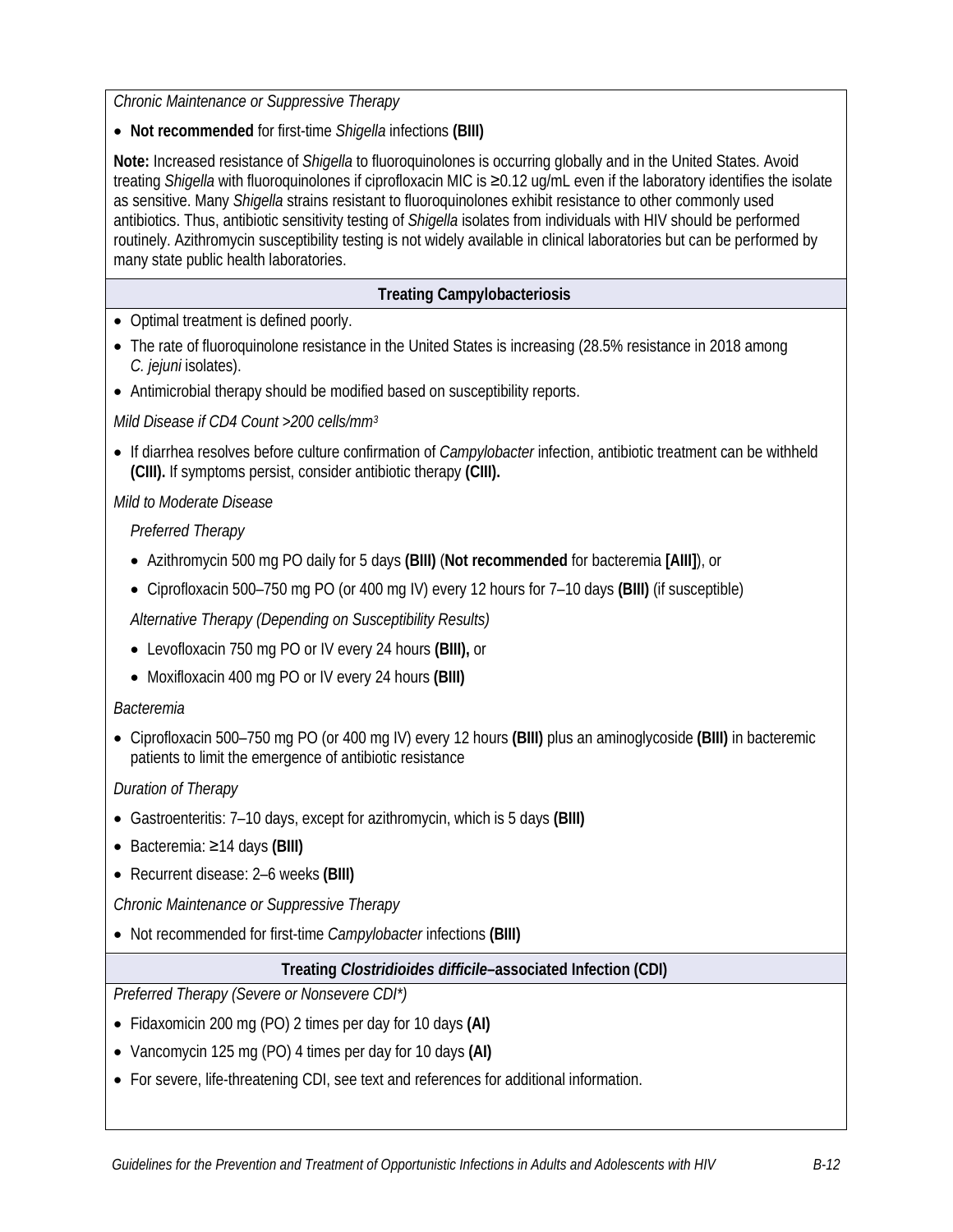*Alternative Therapy for Nonsevere CDI\**

• If fidaxomicin or vancomycin access is limited and if CDI is nonsevere, outpatient disease: metronidazole 500 mg PO 3 times per day for 10 days **(CII).**

**Note:** Based on clinical trials, vancomycin is superior to metronidazole for therapy of CDI (discussed in text).

*Recurrent CDI*

• Treatment is the same as in patients without HIV infection (see text and references). Use of bezlotoxumab **(CIII)**  or FMT **(CIII)** may be successful and safe to treat recurrent CDI in people with HIV although recent concerns have been raised (discussed in text).

**Key:** ART = antiretroviral therapy; CD4 = CD4 T lymphocyte cell; CDI = *Clostridioides difficile*–associated infection; FMT = fecal microbiota therapy; IV = intravenously; MIC = minimum inhibitory concentration; PCR = polymerase chain reaction; PO = orally; TMP-SMX = trimethoprim-sulfamethoxazole

\* Severe CDI: white blood cell count >15,000 cells/mL or serum creatinine concentrations >1.5 mg/dL; nonsevere CDI: white blood cell count <15,000 cells/mL and serum creatinine concentrations <1.5 mg/dL

For information regarding the evidence ratings, refer to the [Rating System for Prevention and Treatment Recommendations](https://clinicalinfo.hiv.gov/en/guidelines/adult-and-adolescent-opportunistic-infection/introduction?view=full) in the Introduction section of the Adult and Adolescent Opportunistic Infection Guidelines.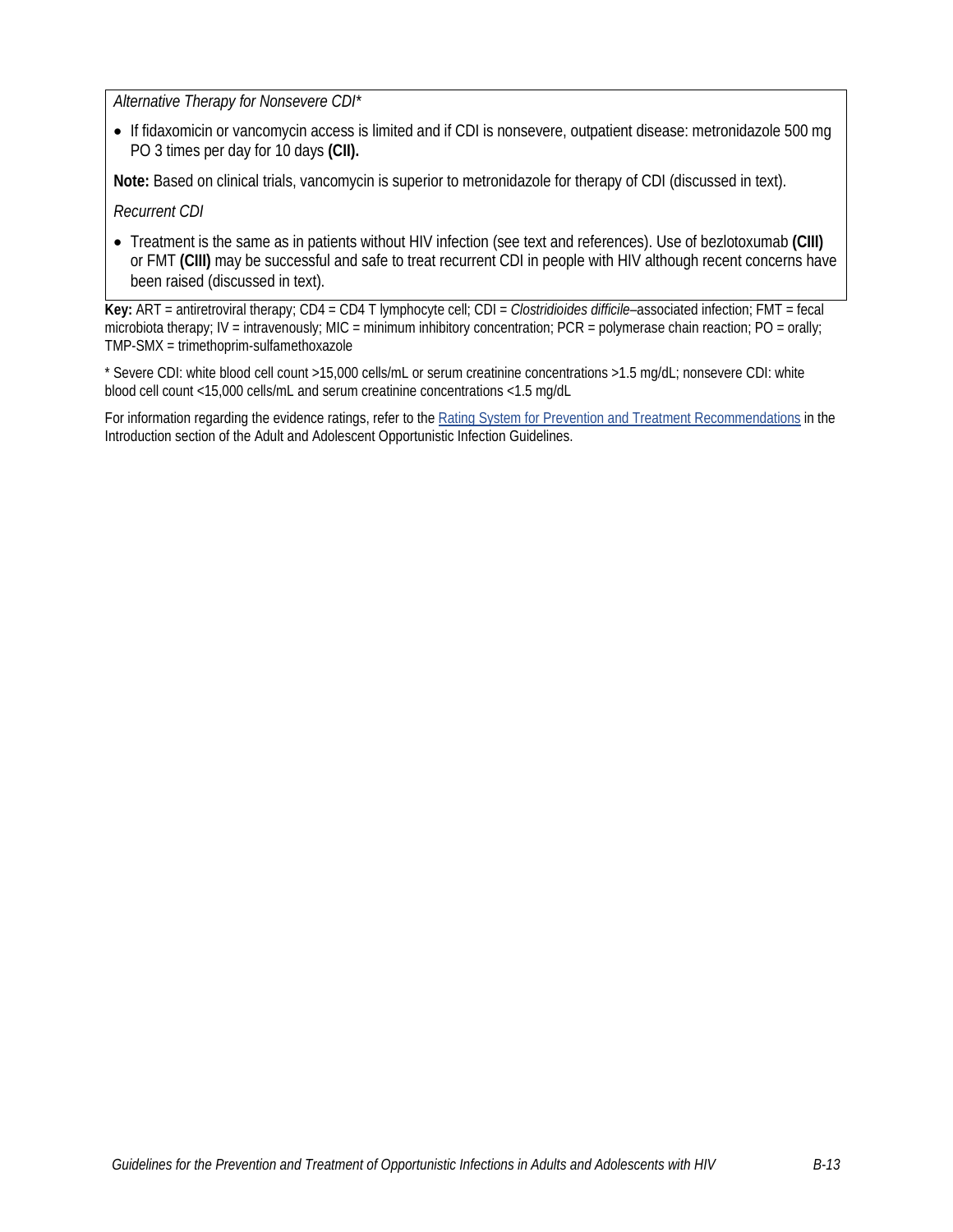## **References**

- 1. Celum CL, Chaisson RE, Rutherford GW, Barnhart JL, Echenberg DF. Incidence of salmonellosis in patients with AIDS. *J Infect Dis*. 1987;156(6):998-1002. Available at: [http://www.ncbi.nlm.nih.gov/pubmed/3680999.](http://www.ncbi.nlm.nih.gov/pubmed/3680999)
- 2. Sorvillo FJ, Lieb LE, Waterman SH. Incidence of campylobacteriosis among patients with AIDS in Los Angeles County. *J Acquir Immune Defic Syndr*. 1991;4(6):598-602. Available at: [http://www.ncbi.nlm.nih.gov/pubmed/2023099.](http://www.ncbi.nlm.nih.gov/pubmed/2023099)
- 3. Angulo FJ, Swerdlow DL. Bacterial enteric infections in persons infected with human immunodeficiency virus. *Clin Infect Dis*. 1995;21 Suppl 1:S84-93. Available at: [http://www.ncbi.nlm.nih.gov/pubmed/8547518.](http://www.ncbi.nlm.nih.gov/pubmed/8547518)
- 4. Nelson MR, Shanson DC, Hawkins DA, Gazzard BG. Salmonella, Campylobacter and Shigella in HIV-seropositive patients. *AIDS*. 1992;6(12):1495-1498. Available at: [http://www.ncbi.nlm.nih.gov/pubmed/1362879.](http://www.ncbi.nlm.nih.gov/pubmed/1362879)
- 5. Sanchez TH, Brooks JT, Sullivan PS, et al. Bacterial diarrhea in persons with HIV infection, United States, 1992-2002. *Clin Infect Dis*. 2005;41(11):1621-1627. Available at: [http://www.ncbi.nlm.nih.gov/pubmed/16267735.](http://www.ncbi.nlm.nih.gov/pubmed/16267735)
- 6. Wilcox CM, Saag MS. Gastrointestinal complications of HIV infection: changing priorities in the HAART era. *Gut*. 2008;57(6):861-870. Available at: [http://www.ncbi.nlm.nih.gov/pubmed/18203808.](http://www.ncbi.nlm.nih.gov/pubmed/18203808)
- 7. Hung CC, Hung MN, Hsueh PR, et al. Risk of recurrent nontyphoid Salmonella bacteremia in HIV-infected patients in the era of highly active antiretroviral therapy and an increasing trend of fluoroquinolone resistance. *Clin Infect Dis*. 2007;45(5):e60-67. Available at: [http://www.ncbi.nlm.nih.gov/pubmed/17682981.](http://www.ncbi.nlm.nih.gov/pubmed/17682981)
- 8. Huang DB, Mohanty A, DuPont HL, Okhuysen PC, Chiang T. A review of an emerging enteric pathogen: enteroaggregative Escherichia coli. *J Med Microbiol*. 2006;55(Pt 10):1303-1311. Available at: [http://www.ncbi.nlm.nih.gov/pubmed/17005776.](http://www.ncbi.nlm.nih.gov/pubmed/17005776)
- 9. Haines CF, Moore RD, Bartlett JG, et al. Clostridium difficile in a HIV-infected cohort: incidence, risk factors, and clinical outcomes. *AIDS*. 2013;27(17):2799-2807. Available at: [http://www.ncbi.nlm.nih.gov/pubmed/23842125.](http://www.ncbi.nlm.nih.gov/pubmed/23842125)
- 10. Aragon TJ, Vugia DJ, Shallow S, et al. Case-control study of shigellosis in San Francisco: the role of sexual transmission and HIV infection. *Clin Infect Dis*. 2007;44(3):327-334. Available at: [http://www.ncbi.nlm.nih.gov/pubmed/17205436.](http://www.ncbi.nlm.nih.gov/pubmed/17205436)
- 11. Quinn TC, Goodell SE, Fennell C, et al. Infections with Campylobacter jejuni and Campylobacter-like organisms in homosexual men. *Ann Intern Med*. 1984;101(2):187-192. Available at: [http://www.ncbi.nlm.nih.gov/pubmed/6547580.](http://www.ncbi.nlm.nih.gov/pubmed/6547580)
- 12. Snijders F, Kuijper EJ, de Wever B, van der Hoek L, Danner SA, Dankert J. Prevalence of Campylobacter-associated diarrhea among patients infected with human immunodeficiency virus. *Clin Infect Dis*. 1997;24(6):1107-1113. Available at: [http://www.ncbi.nlm.nih.gov/pubmed/9195065.](http://www.ncbi.nlm.nih.gov/pubmed/9195065)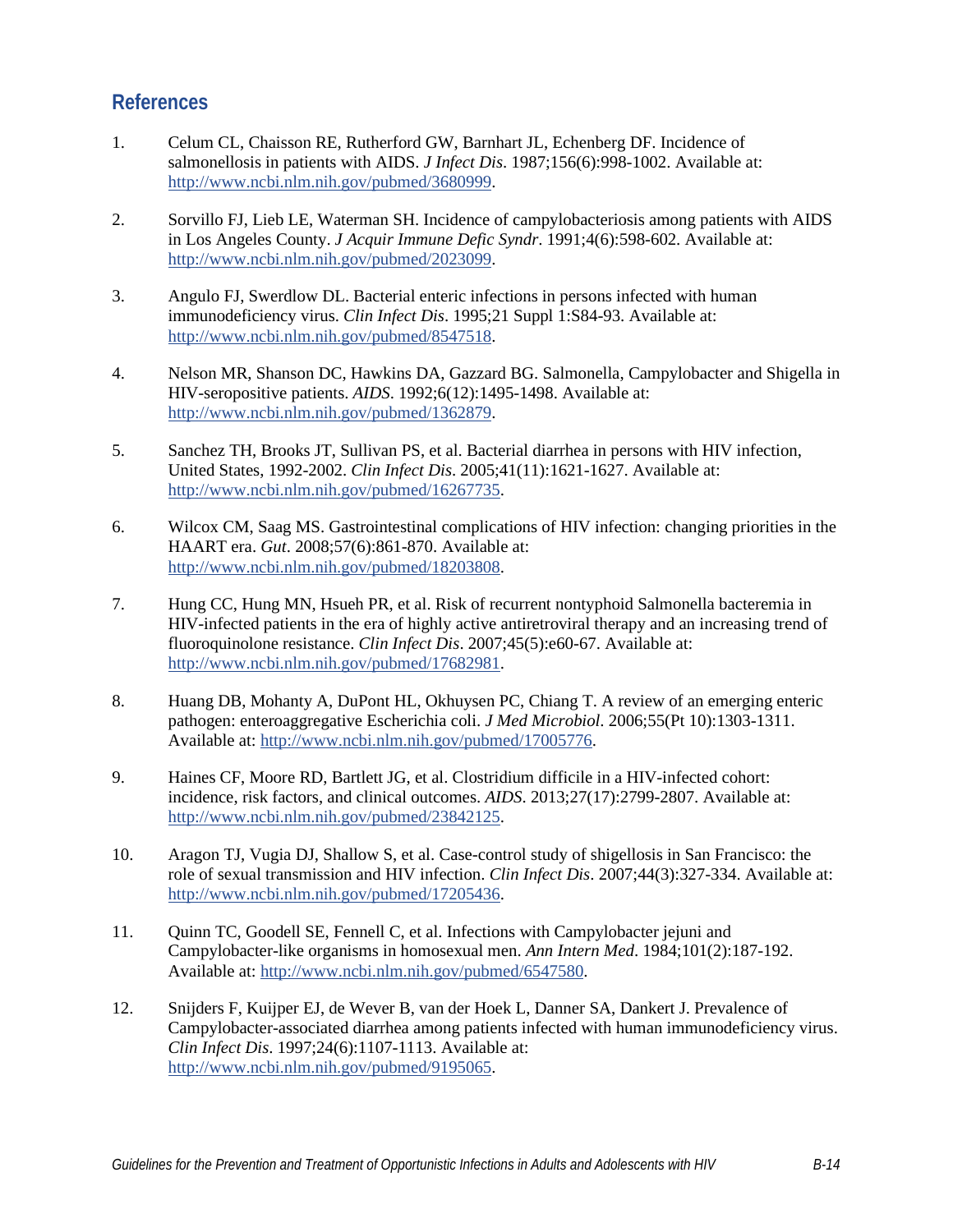- 13. Tee W, Mijch A. Campylobacter jejuni bacteremia in human immunodeficiency virus (HIV) infected and non-HIV-infected patients: comparison of clinical features and review. *Clin Infect Dis*. 1998;26(1):91-96. Available at: [http://www.ncbi.nlm.nih.gov/pubmed/9455515.](http://www.ncbi.nlm.nih.gov/pubmed/9455515)
- 14. Tee W, Mijch A, Wright E, Yung A. Emergence of multidrug resistance in Campylobacter jejuni isolates from three patients infected with human immunodeficiency virus. *Clin Infect Dis*. 1995;21(3):634-638. Available at: [http://www.ncbi.nlm.nih.gov/pubmed/8527556.](http://www.ncbi.nlm.nih.gov/pubmed/8527556)
- 15. Meier PA, Dooley DP, Jorgensen JH, Sanders CC, Huang WM, Patterson JE. Development of quinolone-resistant Campylobacter fetus bacteremia in human immunodeficiency virus-infected patients. *J Infect Dis*. 1998;177(4):951-954. Available at: [http://www.ncbi.nlm.nih.gov/pubmed/9534967.](http://www.ncbi.nlm.nih.gov/pubmed/9534967)
- 16. Casado JL, Valdezate S, Calderon C, et al. Zidovudine therapy protects against Salmonella bacteremia recurrence in human immunodeficiency virus-infected patients. *J Infect Dis*. 1999;179(6):1553-1556. Available at: [https://www.ncbi.nlm.nih.gov/pubmed/10228081.](https://www.ncbi.nlm.nih.gov/pubmed/10228081)
- 17. Kristjansson M, Viner B, Maslow JN. Polymicrobial and recurrent bacteremia with Shigella in a patient with AIDS. *Scand J Infect Dis*. 1994;26(4):411-416. Available at: [http://www.ncbi.nlm.nih.gov/pubmed/7984973.](http://www.ncbi.nlm.nih.gov/pubmed/7984973)
- 18. Mayer KH, Hanson E. Recurrent salmonella infection with a single strain in the acquired immunodeficiency syndrome. confirmation by plasmid fingerprinting. *Diagn Microbiol Infect Dis*. 1986;4(1):71-76. Available at: [http://www.ncbi.nlm.nih.gov/pubmed/3510806.](http://www.ncbi.nlm.nih.gov/pubmed/3510806)
- 19. Rubino S, Spanu L, Mannazzu M, et al. Molecular typing of non-typhoid Salmonella strains isolated from HIV-infected patients with recurrent salmonellosis. *AIDS*. 1999;13(1):137-139. Available at: [http://www.ncbi.nlm.nih.gov/pubmed/10207558.](http://www.ncbi.nlm.nih.gov/pubmed/10207558)
- 20. Huang JY, Henao OL, Griffin PM, et al. Infection with Pathogens Transmitted Commonly Through Food and the Effect of Increasing Use of Culture-Independent Diagnostic Tests on Surveillance--Foodborne Diseases Active Surveillance Network, 10 U.S. Sites, 2012-2015. *MMWR Morb Mortal Wkly Rep*. 2016;65(14):368-371. Available at: [https://www.ncbi.nlm.nih.gov/pubmed/27077946.](https://www.ncbi.nlm.nih.gov/pubmed/27077946)
- 21. Pulvirenti JJ, Mehra T, Hafiz I, et al. Epidemiology and outcome of Clostridium difficile infection and diarrhea in HIV infected inpatients. *Diagn Microbiol Infect Dis*. 2002;44(4):325- 330. Available at: [http://www.ncbi.nlm.nih.gov/pubmed/12543536.](http://www.ncbi.nlm.nih.gov/pubmed/12543536)
- 22. Brecher SM, Novak-Weekley SM, Nagy E. Laboratory diagnosis of Clostridium difficile infections: there is light at the end of the colon. *Clin Infect Dis*. 2013;57(8):1175-1181. Available at[: http://www.ncbi.nlm.nih.gov/pubmed/23788237.](http://www.ncbi.nlm.nih.gov/pubmed/23788237)
- 23. McDonald LC, Gerding DN, Johnson S, et al. Clinical Practice Guidelines for Clostridium difficile Infection in Adults and Children: 2017 Update by the Infectious Diseases Society of America (IDSA) and Society for Healthcare Epidemiology of America (SHEA). *Clin Infect Dis*. 2018;66(7):987-994. Available at: [https://www.ncbi.nlm.nih.gov/pubmed/29562266.](https://www.ncbi.nlm.nih.gov/pubmed/29562266)
- 24. Schneider E, Whitmore S, Glynn KM, et al. Revised surveillance case definitions for HIV infection among adults, adolescents, and children aged <18 months and for HIV infection and AIDS among children aged 18 months to <13 years--United States, 2008. *MMWR Recomm Rep*. 2008;57(RR-10):1-12. Available at: [http://www.ncbi.nlm.nih.gov/pubmed/19052530.](http://www.ncbi.nlm.nih.gov/pubmed/19052530)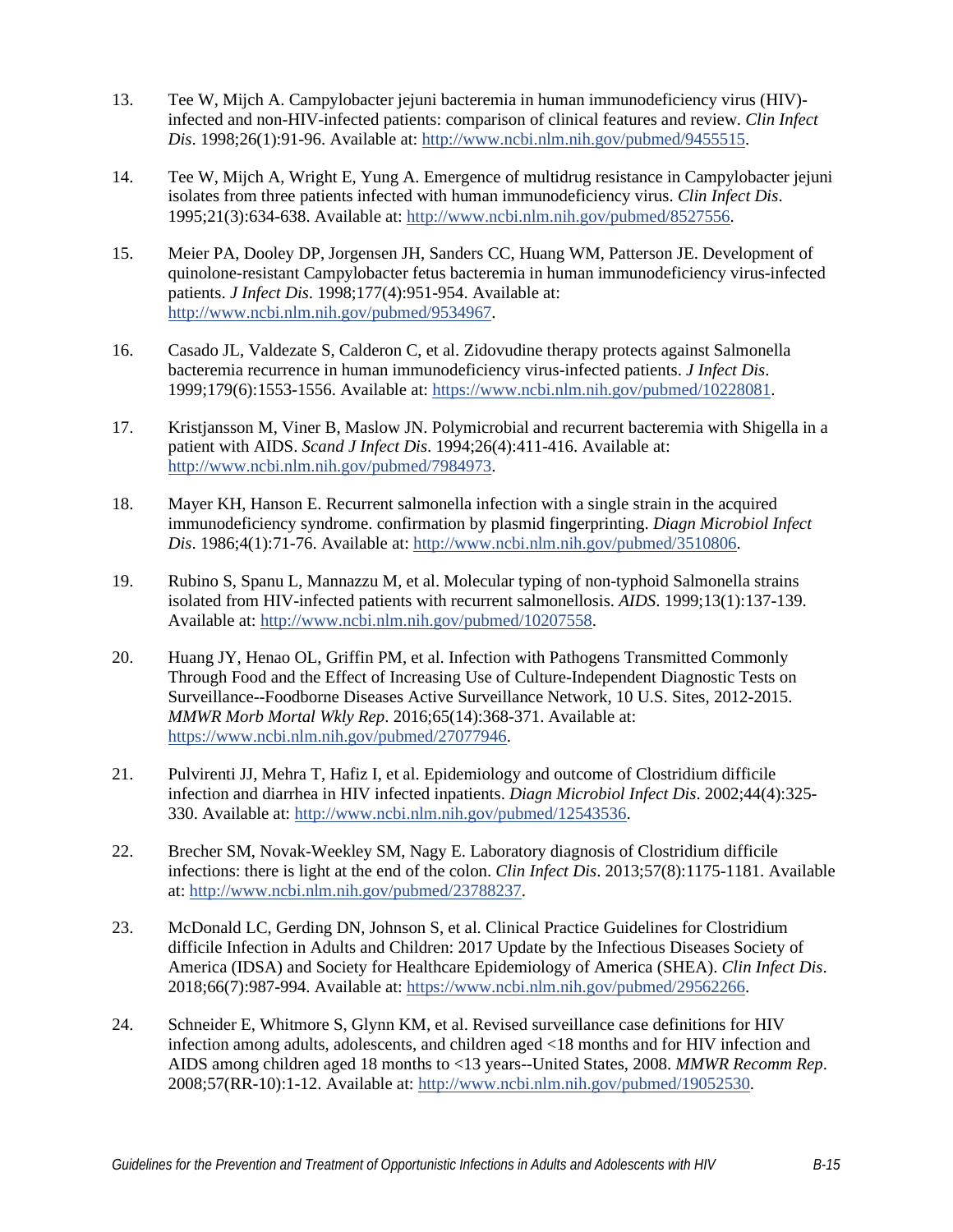- 25. Advice for travelers. *Med Lett Drugs Ther*. 2019;61(1582):153-160. Available at: [https://www.ncbi.nlm.nih.gov/pubmed/31599872.](https://www.ncbi.nlm.nih.gov/pubmed/31599872)
- 26. Food and Drug Administration. FDA Drug Safety Communication: FDA updates warnings for oral and injectable fluoroquinolone antibiotics due to disabling side effects. 2018. Available at: [https://www.fda.gov/drugs/drug-safety-and-availability/fda-drug-safety-communication-fda](https://www.fda.gov/drugs/drug-safety-and-availability/fda-drug-safety-communication-fda-updates-warnings-oral-and-injectable-fluoroquinolone-antibiotics)[updates-warnings-oral-and-injectable-fluoroquinolone-antibiotics.](https://www.fda.gov/drugs/drug-safety-and-availability/fda-drug-safety-communication-fda-updates-warnings-oral-and-injectable-fluoroquinolone-antibiotics)
- 27. Nwachukwu CE, Okebe JU. Antimotility agents for chronic diarrhoea in people with HIV/AIDS. *Cochrane Database Syst Rev*. 2008(4):CD005644. Available at: [http://www.ncbi.nlm.nih.gov/pubmed/18843696.](http://www.ncbi.nlm.nih.gov/pubmed/18843696)
- 28. Kuschner RA, Trofa AF, Thomas RJ, et al. Use of azithromycin for the treatment of Campylobacter enteritis in travelers to Thailand, an area where ciprofloxacin resistance is prevalent. *Clin Infect Dis*. 1995;21(3):536-541. Available at: [http://www.ncbi.nlm.nih.gov/pubmed/8527539.](http://www.ncbi.nlm.nih.gov/pubmed/8527539)
- 29. Tribble DR, Sanders JW, Pang LW, et al. Traveler's diarrhea in Thailand: randomized, doubleblind trial comparing single-dose and 3-day azithromycin-based regimens with a 3-day levofloxacin regimen. *Clin Infect Dis*. 2007;44(3):338-346. Available at: [http://www.ncbi.nlm.nih.gov/pubmed/17205438.](http://www.ncbi.nlm.nih.gov/pubmed/17205438)
- 30. Lubbert C, Straube L, Stein C, et al. Colonization with extended-spectrum beta-lactamaseproducing and carbapenemase-producing Enterobacteriaceae in international travelers returning to Germany. *Int J Med Microbiol*. 2015;305(1):148-156. Available at: [http://www.ncbi.nlm.nih.gov/pubmed/25547265.](http://www.ncbi.nlm.nih.gov/pubmed/25547265)
- 31. Kantele A, Laaveri T, Mero S, et al. Antimicrobials increase travelers' risk of colonization by extended-spectrum betalactamase-producing Enterobacteriaceae. *Clin Infect Dis*. 2015;60(6):837- 846. Available at: [http://www.ncbi.nlm.nih.gov/pubmed/25613287.](http://www.ncbi.nlm.nih.gov/pubmed/25613287)
- 32. Johnning A, Kristiansson E, Angelin M, et al. Quinolone resistance mutations in the faecal microbiota of Swedish travellers to India. *BMC Microbiol*. 2015;15:235. Available at: [http://www.ncbi.nlm.nih.gov/pubmed/26498929.](http://www.ncbi.nlm.nih.gov/pubmed/26498929)
- 33. Barlow RS, Debess EE, Winthrop KL, Lapidus JA, Vega R, Cieslak PR. Travel-associated antimicrobial drug-resistant nontyphoidal Salmonellae, 2004-2009. *Emerg Infect Dis*. 2014;20(4):603-611. Available at: [http://www.ncbi.nlm.nih.gov/pubmed/24655581.](http://www.ncbi.nlm.nih.gov/pubmed/24655581)
- 34. Centers for Disease Control and Prevention. Importation and Domestic Transmission of Shigella sonnei Resistant to Ciprofloxacin — United States, May 2014–February 2015. *MMWR Morb Mortal Wkly Rep*. 2015;64(12):318-320. Available at: [http://www.cdc.gov/mmwr/preview/mmwrhtml/mm6412a2.htm?s\\_cid=mm6412a2\\_w.](http://www.cdc.gov/mmwr/preview/mmwrhtml/mm6412a2.htm?s_cid=mm6412a2_w)
- 35. Cummings PL, Sorvillo F, Kuo T. Salmonellosis-related mortality in the United States, 1990- 2006. *Foodborne Pathog Dis*. 2010;7(11):1393-1399. Available at: [http://www.ncbi.nlm.nih.gov/pubmed/20617938.](http://www.ncbi.nlm.nih.gov/pubmed/20617938)
- 36. Guerrant RL, Van Gilder T, Steiner TS, et al. Practice guidelines for the management of infectious diarrhea. *Clin Infect Dis*. 2001;32(3):331-351. Available at: [http://www.ncbi.nlm.nih.gov/pubmed/11170940.](http://www.ncbi.nlm.nih.gov/pubmed/11170940)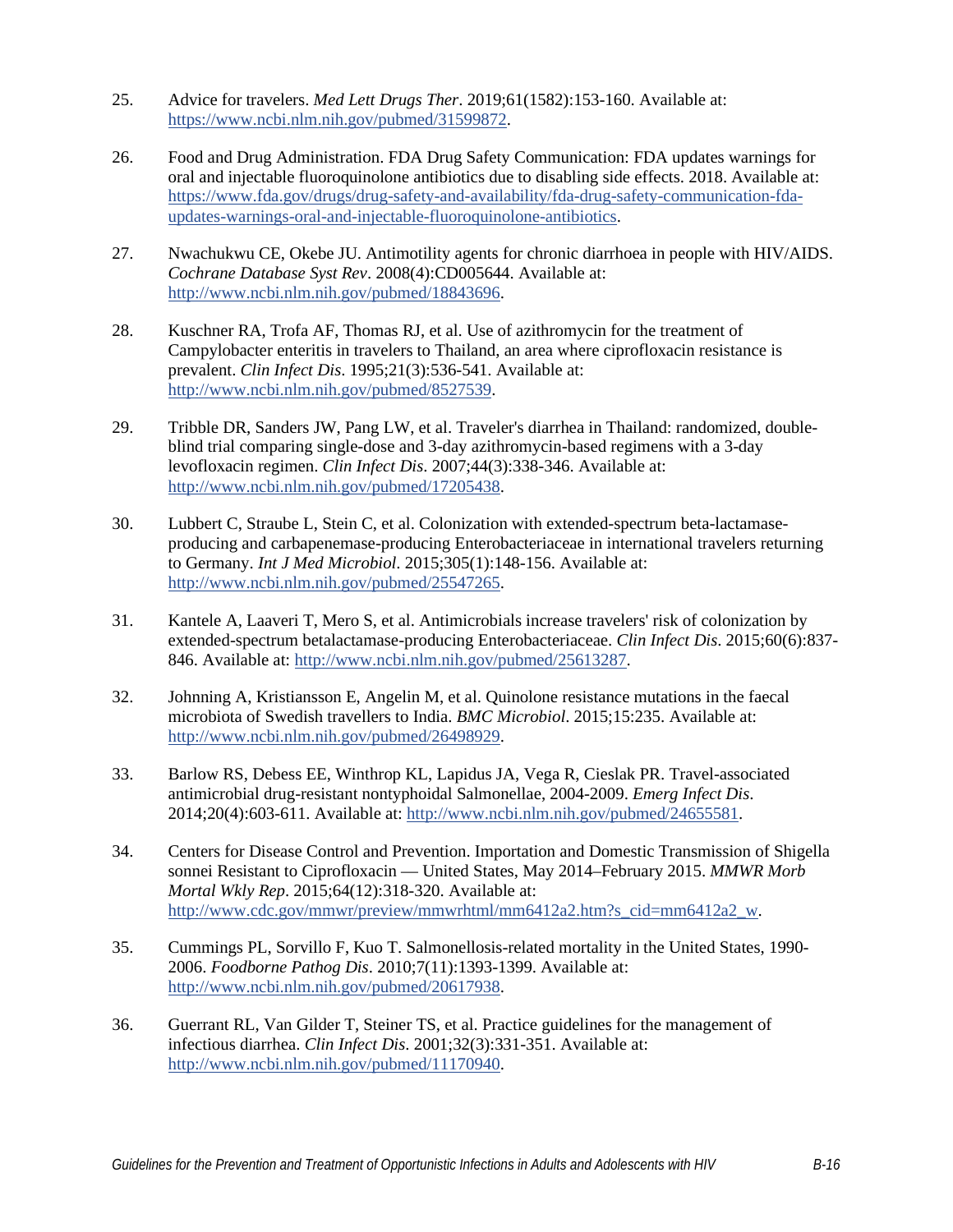- 37. Gordon MA, Banda HT, Gondwe M, et al. Non-typhoidal salmonella bacteraemia among HIVinfected Malawian adults: high mortality and frequent recrudescence. *AIDS*. 2002;16(12):1633- 1641. Available at: [http://www.ncbi.nlm.nih.gov/pubmed/12172085.](http://www.ncbi.nlm.nih.gov/pubmed/12172085)
- 38. Centers for Disease Control and Prevention. 1993 revised classification system for HIV infection and expanded surveillance case definition for AIDS among adolescents and adults. *MMWR Recomm Rep*. 1992;41(RR-17):1-19. Available at: [http://www.ncbi.nlm.nih.gov/pubmed/1361652.](http://www.ncbi.nlm.nih.gov/pubmed/1361652)
- 39. Chou YJ, Lin HW, Yang CJ, et al. Risk of recurrent nontyphoid Salmonella bacteremia in human immunodeficiency virus-infected patients with short-term secondary prophylaxis in the era of combination antiretroviral therapy. *J Microbiol Immunol Infect*. 2015. Available at: [http://www.ncbi.nlm.nih.gov/pubmed/26316009.](http://www.ncbi.nlm.nih.gov/pubmed/26316009)
- 40. Centers for Disease Control and Prevention. CDC Recommendations for Diagnosing and Managing *Shigella* Strains with Possible Reduced Susceptibility to Ciprofloxacin. 2017. Available at: [https://emergency.cdc.gov/han/han00401.asp.](https://emergency.cdc.gov/han/han00401.asp)
- 41. Heiman KE, Karlsson M, Grass J, et al. Notes from the field: Shigella with decreased susceptibility to azithromycin among men who have sex with men - United States, 2002-2013. *MMWR Morb Mortal Wkly Rep*. 2014;63(6):132-133. Available at: [http://www.ncbi.nlm.nih.gov/pubmed/24522098.](http://www.ncbi.nlm.nih.gov/pubmed/24522098)
- 42. Hassing RJ, Melles DC, Goessens WH, Rijnders BJ. Case of Shigella flexneri infection with treatment failure due to azithromycin resistance in an HIV-positive patient. *Infection*. 2014. Available at: [http://www.ncbi.nlm.nih.gov/pubmed/24488332.](http://www.ncbi.nlm.nih.gov/pubmed/24488332)
- 43. Baker KS, Dallman TJ, Ashton PM, et al. Intercontinental dissemination of azithromycinresistant shigellosis through sexual transmission: a cross-sectional study. *Lancet Infect Dis*. 2015;15(8):913-921. Available at: [http://www.ncbi.nlm.nih.gov/pubmed/25936611.](http://www.ncbi.nlm.nih.gov/pubmed/25936611)
- 44. Centers for Disease Control and Prevention. National Antimicrobial Resistance Monitoring System (NARMS) Now: Human Data. 2021. Available at: [https://wwwn.cdc.gov/narmsnow/.](https://wwwn.cdc.gov/narmsnow/)
- 45. Johnson S, Lavergne V, Skinner AM, et al. Clinical Practice Guideline by the Infectious Diseases Society of America (IDSA) and Society for Healthcare Epidemiology of America (SHEA): 2021 Focused Update Guidelines on Management of Clostridioides difficile Infection in Adults. *Clin Infect Dis*. 2021;73(5):e1029-e1044. Available at: [https://www.ncbi.nlm.nih.gov/pubmed/34164674.](https://www.ncbi.nlm.nih.gov/pubmed/34164674)
- 46. Louie TJ, Miller MA, Mullane KM, et al. Fidaxomicin versus vancomycin for Clostridium difficile infection. *N Engl J Med*. 2011;364(5):422-431. Available at: [https://www.ncbi.nlm.nih.gov/pubmed/21288078.](https://www.ncbi.nlm.nih.gov/pubmed/21288078)
- 47. Cornely OA, Crook DW, Esposito R, et al. Fidaxomicin versus vancomycin for infection with Clostridium difficile in Europe, Canada, and the USA: a double-blind, non-inferiority, randomised controlled trial. *Lancet Infect Dis*. 2012;12(4):281-289. Available at: [https://www.ncbi.nlm.nih.gov/pubmed/22321770.](https://www.ncbi.nlm.nih.gov/pubmed/22321770)
- 48. Guery B, Menichetti F, Anttila VJ, et al. Extended-pulsed fidaxomicin versus vancomycin for Clostridium difficile infection in patients 60 years and older (EXTEND): a randomised, controlled, open-label, phase 3b/4 trial. *Lancet Infect Dis*. 2018;18(3):296-307. Available at: [https://www.ncbi.nlm.nih.gov/pubmed/29273269.](https://www.ncbi.nlm.nih.gov/pubmed/29273269)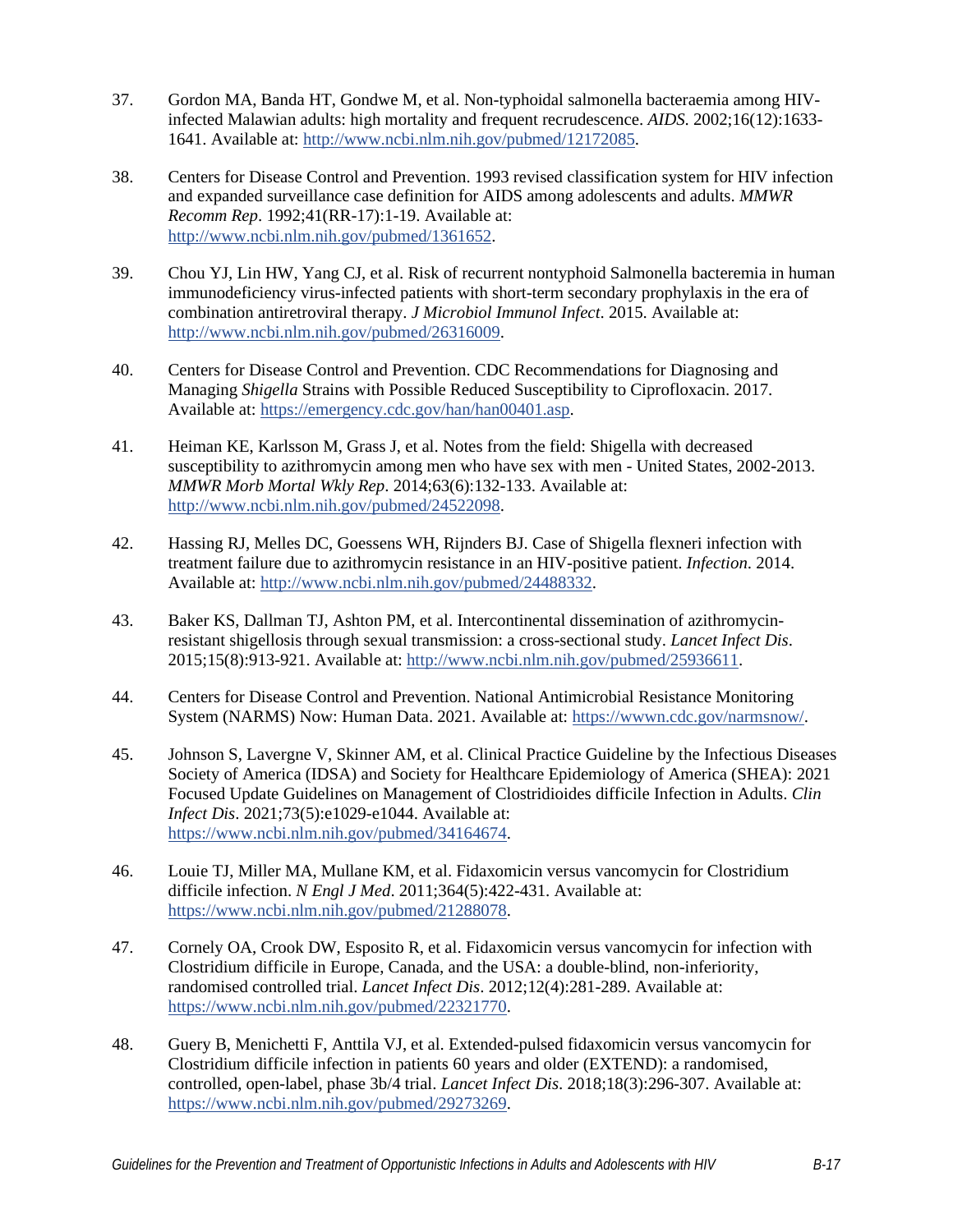- 49. Mikamo H, Tateda K, Yanagihara K, et al. Efficacy and safety of fidaxomicin for the treatment of Clostridioides (Clostridium) difficile infection in a randomized, double-blind, comparative Phase III study in Japan. *J Infect Chemother*. 2018;24(9):744-752. Available at: [https://www.ncbi.nlm.nih.gov/pubmed/29934056.](https://www.ncbi.nlm.nih.gov/pubmed/29934056)
- 50. Johnson S, Louie TJ, Gerding DN, et al. Vancomycin, metronidazole, or tolevamer for Clostridium difficile infection: results from two multinational, randomized, controlled trials. *Clin Infect Dis*. 2014;59(3):345-354. Available at: [http://www.ncbi.nlm.nih.gov/pubmed/24799326.](http://www.ncbi.nlm.nih.gov/pubmed/24799326)
- 51. Zar FA, Bakkanagari SR, Moorthi KM, Davis MB. A comparison of vancomycin and metronidazole for the treatment of Clostridium difficile-associated diarrhea, stratified by disease severity. *Clin Infect Dis*. 2007;45(3):302-307. Available at: [http://www.ncbi.nlm.nih.gov/pubmed/17599306.](http://www.ncbi.nlm.nih.gov/pubmed/17599306)
- 52. Di Bella S, Gouliouris T, Petrosillo N. Fecal microbiota transplantation (FMT) for Clostridium difficile infection: Focus on immunocompromised patients. *J Infect Chemother*. 2015;21(4):230- 237. Available at: [http://www.ncbi.nlm.nih.gov/pubmed/25703532.](http://www.ncbi.nlm.nih.gov/pubmed/25703532)
- 53. Food and Drug Administration. Fecal Microbiota for Transplantation: Safety Alert Risk of Serious Adverse Events Likely Due to Transmission of Pathogenic Organisms. 2020. Available at[: https://www.fda.gov/safety/medical-product-safety-information/fecal-microbiota](https://www.fda.gov/safety/medical-product-safety-information/fecal-microbiota-transplantation-safety-alert-risk-serious-adverse-events-likely-due-transmission)[transplantation-safety-alert-risk-serious-adverse-events-likely-due-transmission.](https://www.fda.gov/safety/medical-product-safety-information/fecal-microbiota-transplantation-safety-alert-risk-serious-adverse-events-likely-due-transmission)
- 54. Gurumurthy P, Ramachandran G, Hemanth Kumar AK, et al. Malabsorption of rifampin and isoniazid in HIV-infected patients with and without tuberculosis. *Clin Infect Dis*. 2004;38(2):280- 283. Available at: [https://www.ncbi.nlm.nih.gov/pubmed/14699462.](https://www.ncbi.nlm.nih.gov/pubmed/14699462)
- 55. Bérard A, Sheehy O, Zhao J, Nordeng H. Use of macrolides during pregnancy and the risk of birth defects: a population-based study. *Pharmacoepidemiology and Drug Safety*. 2015;24(12):1241-1248. Available at: [http://www.ncbi.nlm.nih.gov/pubmed/26513406.](http://www.ncbi.nlm.nih.gov/pubmed/26513406)
- 56. Padberg S, Wacker E, Meister R, et al. Observational cohort study of pregnancy outcome after first-trimester exposure to fluoroquinolones. *Antimicrob Agents Chemother*. 2014;58(8):4392- 4398. Available at: [http://www.ncbi.nlm.nih.gov/pubmed/24841264.](http://www.ncbi.nlm.nih.gov/pubmed/24841264)
- 57. Schaefer C, Amoura-Elefant E, Vial T, et al. Pregnancy outcome after prenatal quinolone exposure. Evaluation of a case registry of the European Network of Teratology Information Services (ENTIS). *Eur J Obstet Gynecol Reprod Biol*. 1996;69(2):83-89. Available at: [http://www.ncbi.nlm.nih.gov/pubmed/8902438.](http://www.ncbi.nlm.nih.gov/pubmed/8902438)
- 58. Loebstein R, Addis A, Ho E, et al. Pregnancy outcome following gestational exposure to fluoroquinolones: a multicenter prospective controlled study. *Antimicrob Agents Chemother*. 1998;42(6):1336-1339. Available at: [http://www.ncbi.nlm.nih.gov/pubmed/9624471.](http://www.ncbi.nlm.nih.gov/pubmed/9624471)
- 59. Czeizel AE, Rockenbauer M, Sorensen HT, Olsen J. The teratogenic risk of trimethoprimsulfonamides: a population based case-control study. *Reprod Toxicol*. 2001;15(6):637-646. Available at: [http://www.ncbi.nlm.nih.gov/pubmed/11738517.](http://www.ncbi.nlm.nih.gov/pubmed/11738517)
- 60. Hernandez-Diaz S, Werler MM, Walker AM, Mitchell AA. Folic acid antagonists during pregnancy and the risk of birth defects. *N Engl J Med*. 2000;343(22):1608-1614. Available at: [http://www.ncbi.nlm.nih.gov/pubmed/11096168.](http://www.ncbi.nlm.nih.gov/pubmed/11096168)